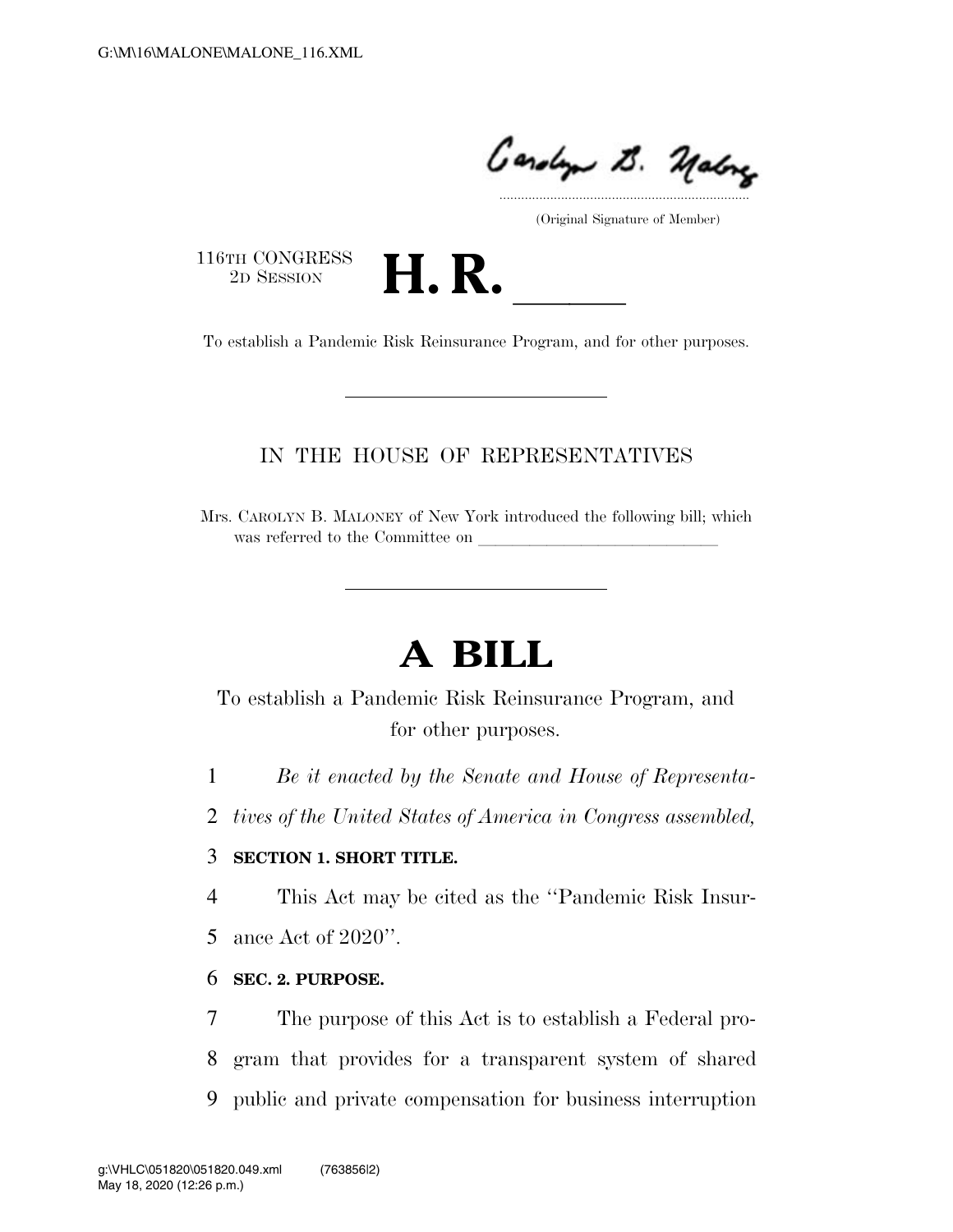$\mathfrak{D}$ 

 losses resulting from a pandemic or outbreak of commu-nicable disease, in order to—

 (1) protect consumers by addressing market disruptions and ensure the continued widespread availability and affordability of business interruption coverage for losses resulting from a pandemic or outbreak of communicative disease; and

 (2) allow for a transitional period for the pri- vate markets to stabilize, resume pricing of such in- surance, and build capacity to absorb any future losses, while preserving State insurance regulation and consumer protections.

#### **SEC. 3. DEFINITIONS.**

In this Act, the following definitions shall apply:

- 15 (1) COVERED PUBLIC HEALTH EMERGENCY.— (A) IN GENERAL.—The term ''covered public health emergency'' means any outbreak of infectious disease or pandemic—
- (i) for which an emergency is de- clared, on or after January 1, 2021, under 21 the Public Health Service Act; and 22 (ii) that is certified by the Secretary of Health and Human Services, as a public 24 health emergency.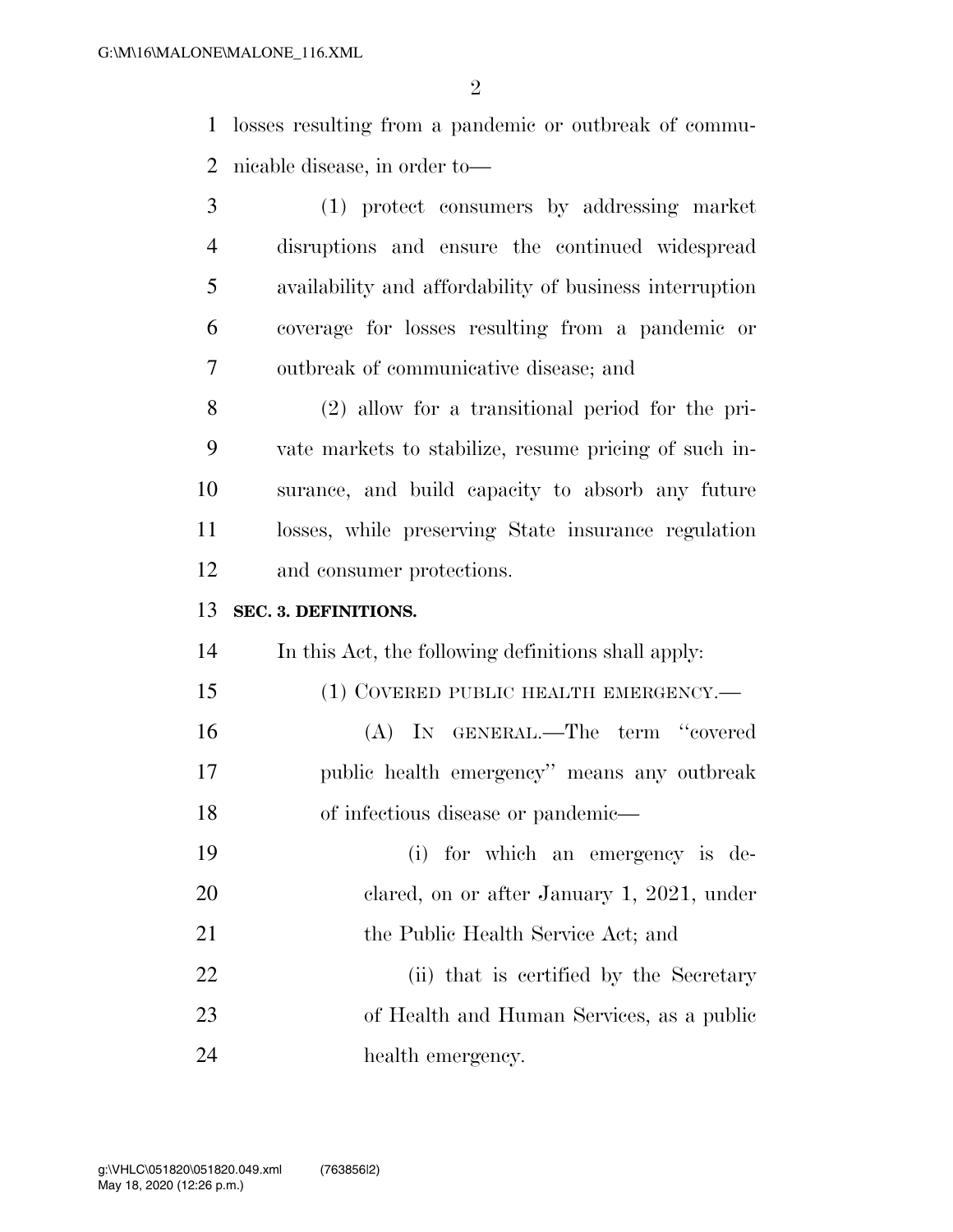(B) NONDELEGATION.—The Secretary may not delegate or designate to any other offi- cer, employee, or person, any determination under this paragraph of whether, during the ef- fective period of the Program, a covered public health emergency has occurred.

 (2) AFFILIATE.—The term ''affiliate'' means, with respect to an participating insurer, any entity that controls, is controlled by, or is under common control with the insurer.

 (3) BUSINESS INTERRUPTION INSURANCE.— The term ''business interruption insurance'' means commercial lines of property and casualty insurance coverage, including event cancellation insurance or other non-property contingent business interruption insurance, provided or made available for losses re- sulting from periods of suspended business oper- ations, including losses from a covered public health emergency, or a civil order related to a covered pub-20 lic health emergency, whether provided under broad- er coverage for property and casualty losses or sepa-rately.

(4) CONTROL.—

 (A) IN GENERAL.—An entity has ''control'' over another entity, if—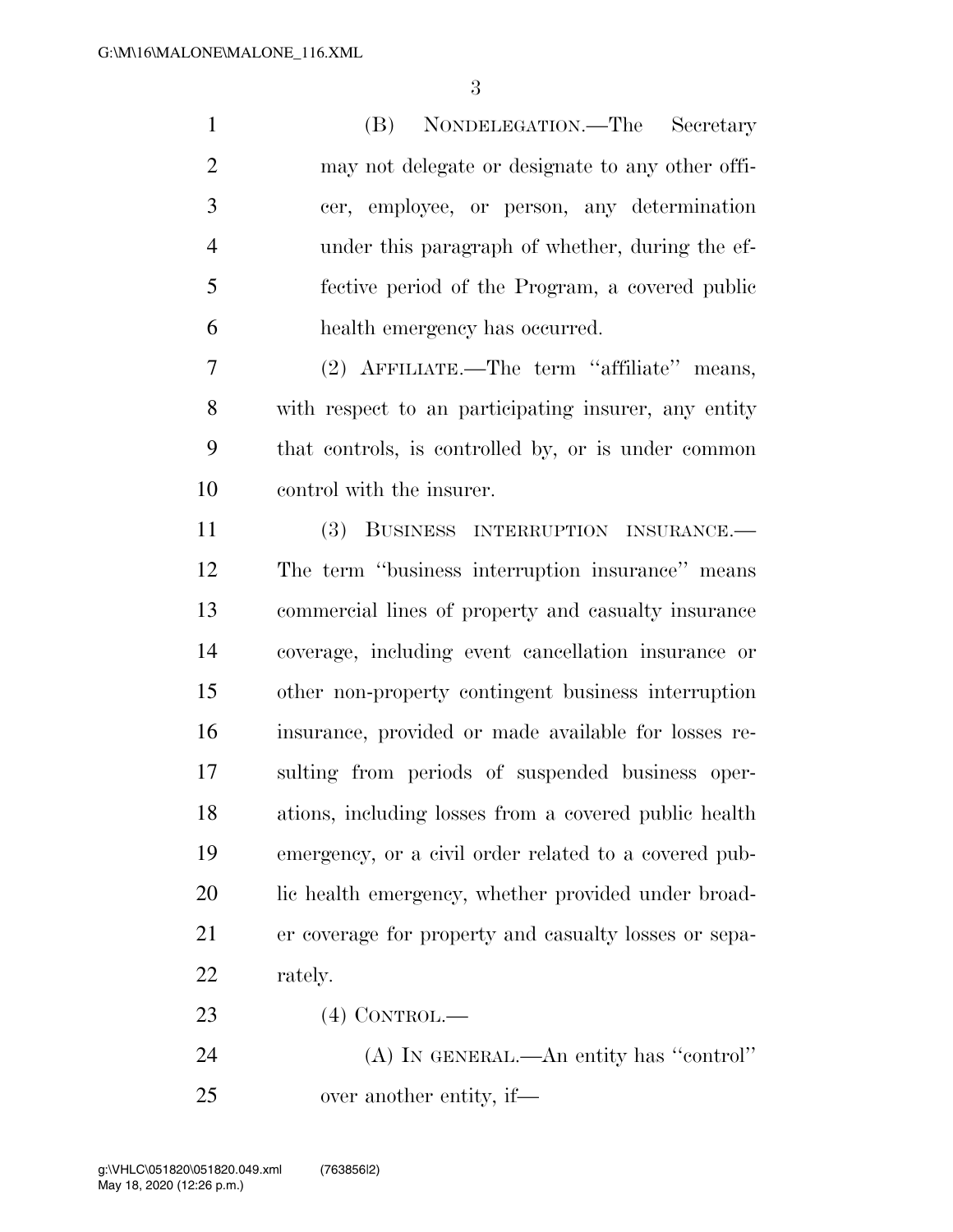| $\mathbf{1}$   | (i) the entity directly or indirectly or          |
|----------------|---------------------------------------------------|
| $\overline{2}$ | acting through 1 or more other persons            |
| 3              | owns, controls, or has power to vote 25           |
| $\overline{4}$ | percent or more of any class of voting se-        |
| 5              | curities of the other entity;                     |
| 6              | (ii) the entity controls in any manner            |
| 7              | the election of a majority of the directors       |
| 8              | or trustees of the other entity; or               |
| 9              | (iii) the Secretary determines, after             |
| 10             | notice and opportunity for hearing, that          |
| 11             | the entity directly or indirectly exercises a     |
| 12             | controlling influence over the management         |
| 13             | or policies of the other entity.                  |
| 14             | (B) RULE OF CONSTRUCTION.—An entity,              |
| 15             | including any affiliate thereof, does not have    |
| 16             | "control" over another entity, if, as of the date |
| 17             | of enactment of the, the entity is acting as an   |
| 18             | attorney-in-fact, as defined by the Secretary,    |
| 19             | for the other entity and such other entity is a   |
| 20             | reciprocal insurer, provided that the entity is   |
| 21             | not, for reasons other than the attorney-in-fact  |
| 22             | relationship, defined as having "control" under   |
| 23             | subparagraph (A).                                 |
| 24             | (5) DIRECT EARNED PREMIUM.—The term "di-          |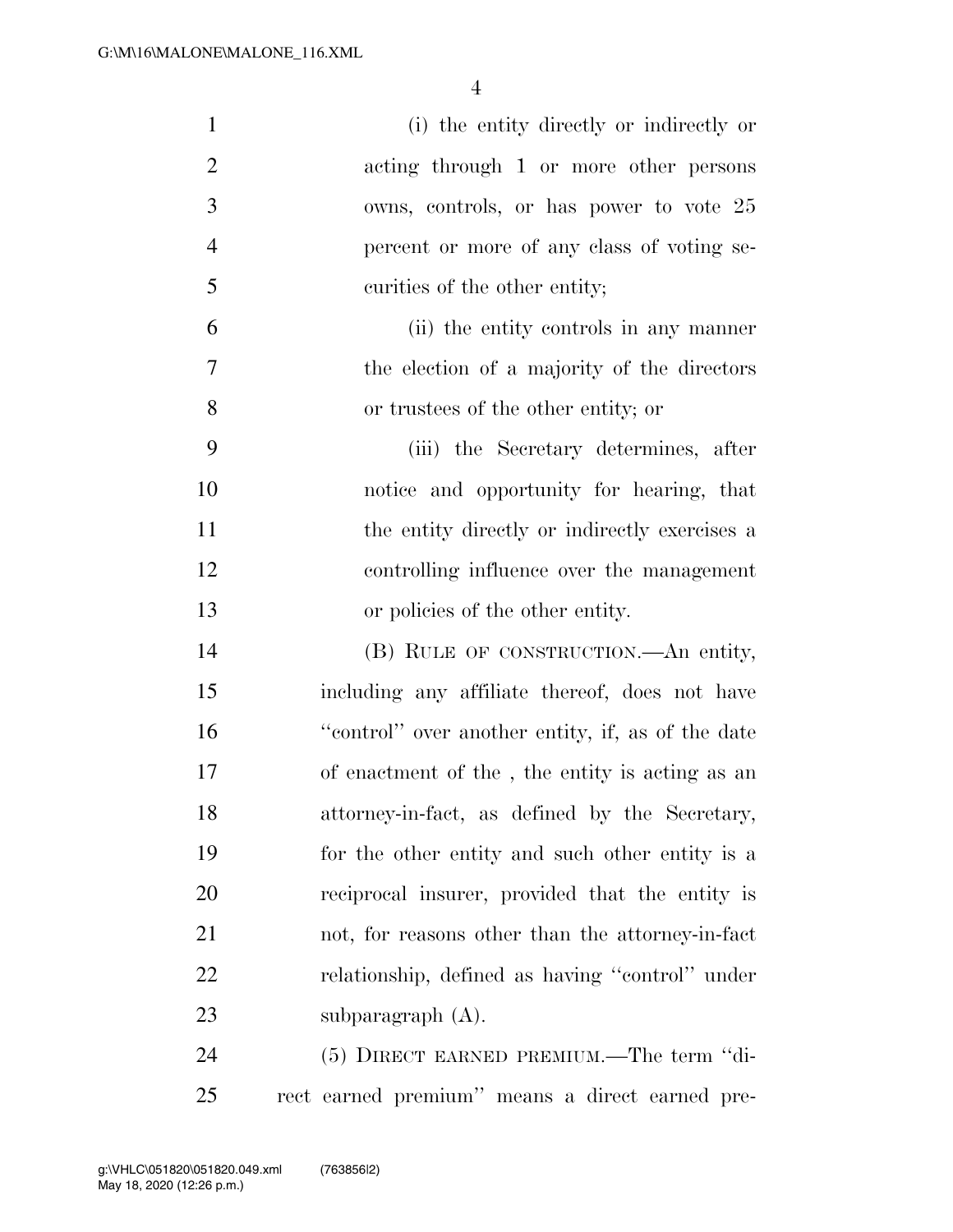| $\mathbf{1}$   | mium for property and casualty insurance issued by    |
|----------------|-------------------------------------------------------|
| $\overline{2}$ | any participating insurer for insurance against       |
| 3              | losses occurring in the United States.                |
| $\overline{4}$ | (6) EVENT.—The term "event" means a trade             |
| 5              | show, consumer show, exhibition, fair, conference,    |
| 6              | convention, meeting, seminar, charity event, auction, |
| 7              | gala dinner, competition, sporting event, or other    |
| 8              | similar event.                                        |
| 9              | (7) EVENT CANCELLATION INSURANCE.—The                 |
| 10             | term "event cancellation insurance" means insur-      |
| 11             | ance that indemnifies an insured for losses that      |
| 12             | occur as a consequence of-                            |
| 13             | (A) cancellation, abandonment, or resched-            |
| 14             | uling of an event; or                                 |
| 15             | (B) non-appearance at an event of a prin-             |
| 16             | cipal speaker.                                        |
| 17             | (8) INSURED LOSS.—The term "insured loss"             |
| 18             | means any loss resulting from a covered public        |
| 19             | health emergency that is covered by primary or ex-    |
| 20             | cess business interruption insurance issued by a par- |
| 21             | ticipating insurer if such loss occurs—               |
| 22             | (A) within the United States; and                     |
| 23             | (B) during the period that the covered                |
| 24             | public health emergency for such area is in ef-       |
| 25             | fect.                                                 |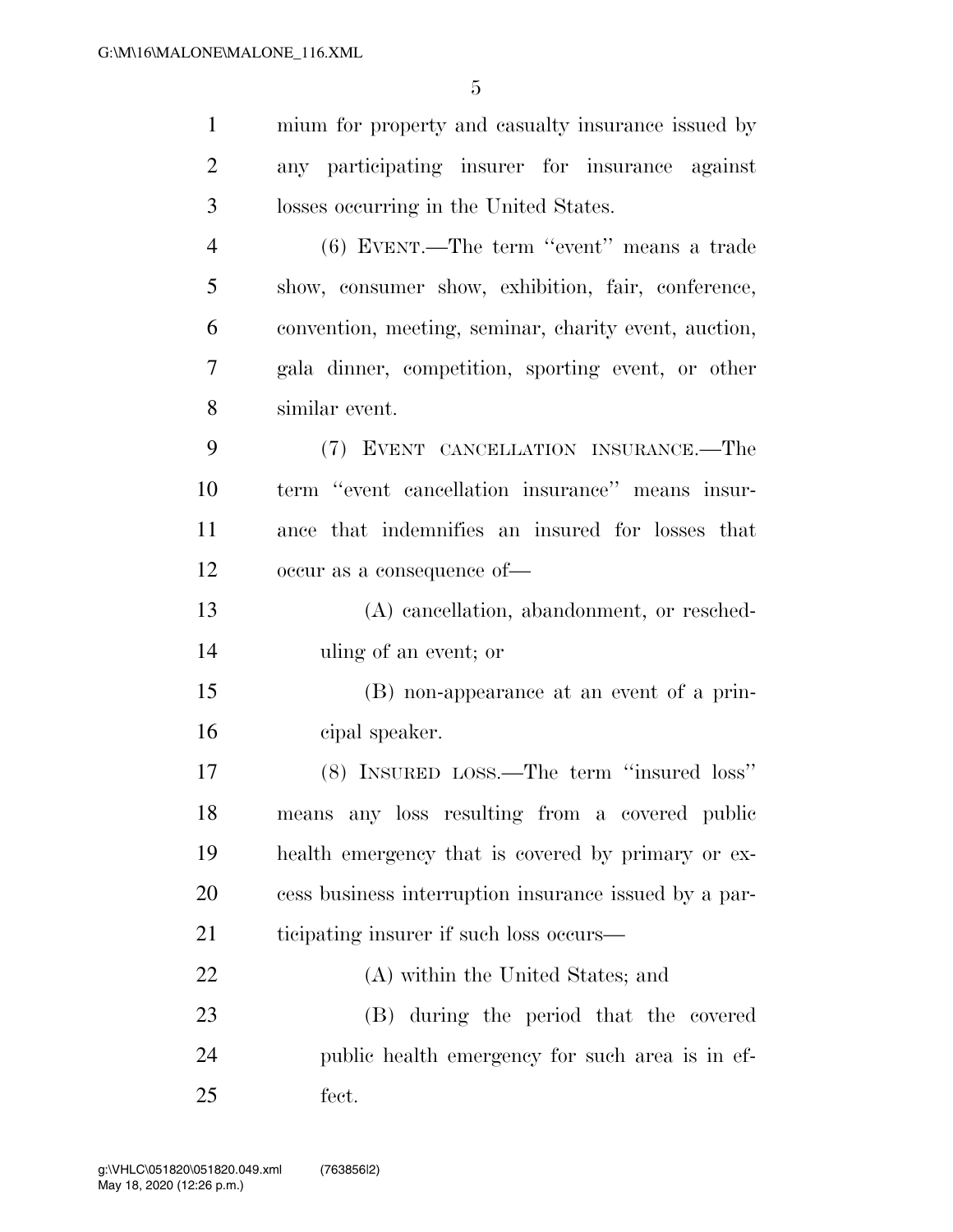| $\mathbf{1}$   | $(9)$ INSURER.—The term "insurer" means any      |
|----------------|--------------------------------------------------|
| $\overline{2}$ | entity, including any affiliate thereof—         |
| 3              | $(A)$ that is —                                  |
| $\overline{4}$ | (i) licensed or admitted to engage in            |
| 5              | the business of providing primary or excess      |
| 6              | insurance in any State;                          |
| 7              | (ii) not licensed or admitted as de-             |
| 8              | scribed in clause (i), if it is an eligible sur- |
| 9              | plus line carrier listed on the Quarterly        |
| 10             | Listing of Alien Insurers of the NAIC, or        |
| 11             | any successor thereto;                           |
| 12             | (iii) approved for the purpose of offer-         |
| 13             | ing property and casualty insurance by a         |
| 14             | Federal agency in connection with mari-          |
| 15             | time, energy, or aviation activity;              |
| 16             | (iv) a State residual market insurance           |
| 17             | entity or State workers' compensation            |
| 18             | fund; or                                         |
| 19             | (v) any other entity described in sec-           |
| 20             | tion $4(f)$ , to the extent provided in the      |
| 21             | rules of the Secretary issued under section      |
| 22             | 4(f);                                            |
| 23             | (B) that receives direct earned premiums         |
| 24             | for any type of commercial property and cas-     |
| 25             | ualty insurance coverage, other than in the case |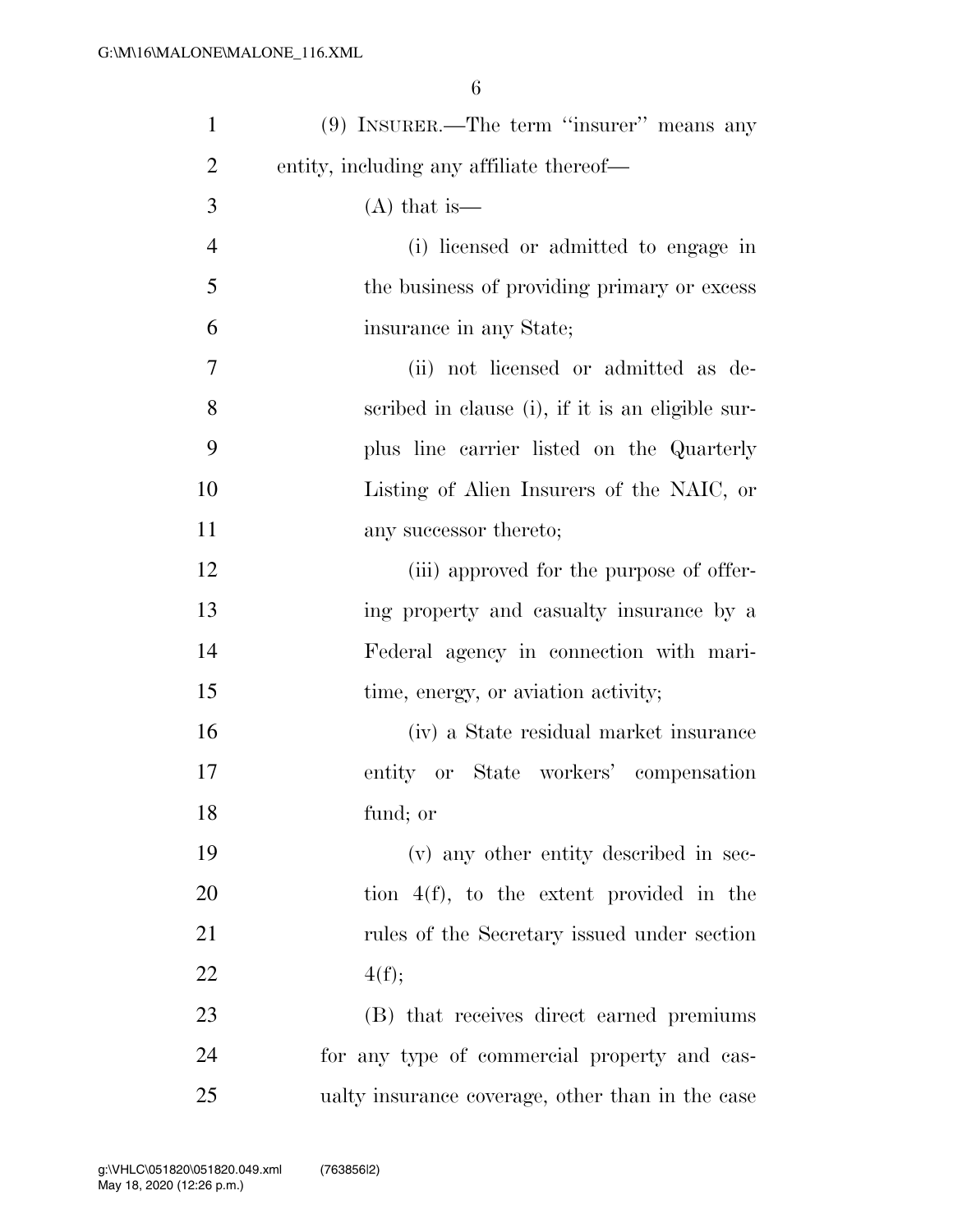| $\mathbf{1}$   | of entities described in subsections (d) and (f)    |
|----------------|-----------------------------------------------------|
| $\overline{2}$ | of section 4; and                                   |
| 3              | (C) that meets any other criteria that the          |
| $\overline{4}$ | Secretary may reasonably prescribe.                 |
| 5              | Such term includes captive insurers and other self- |
| 6              | insurance arrangements by municipalities and other  |
| $\tau$         | entities (such as workers' compensation self-insur- |
| 8              | ance programs and State workers' compensation re-   |
| 9              | insurance pools).                                   |
| 10             | (10) INSURER DEDUCTIBLE.—The term "in-              |
| 11             | surer deductible" means, with respect to a partici- |
| 12             | pating insurer—                                     |
| 13             | (A) the value of the participating insurer's        |
| 14             | direct earned premiums during the immediately       |
| 15             | preceding calendar year, multiplied by 5 per-       |
| 16             | cent; and                                           |
| 17             | $(B)$ notwithstanding subparagraph $(A)$ , for      |
| 18             | any calendar year, if a participating insurer has   |
| 19             | not had a full year of operations during the cal-   |
| 20             | endar year immediately preceding such calendar      |
| 21             | year, such portion of the direct earned pre-        |
| 22             | miums of the participating insurer as the Sec-      |
| 23             | retary determines appropriate, subject to appro-    |
| 24             | priate methodologies established by the Sec-        |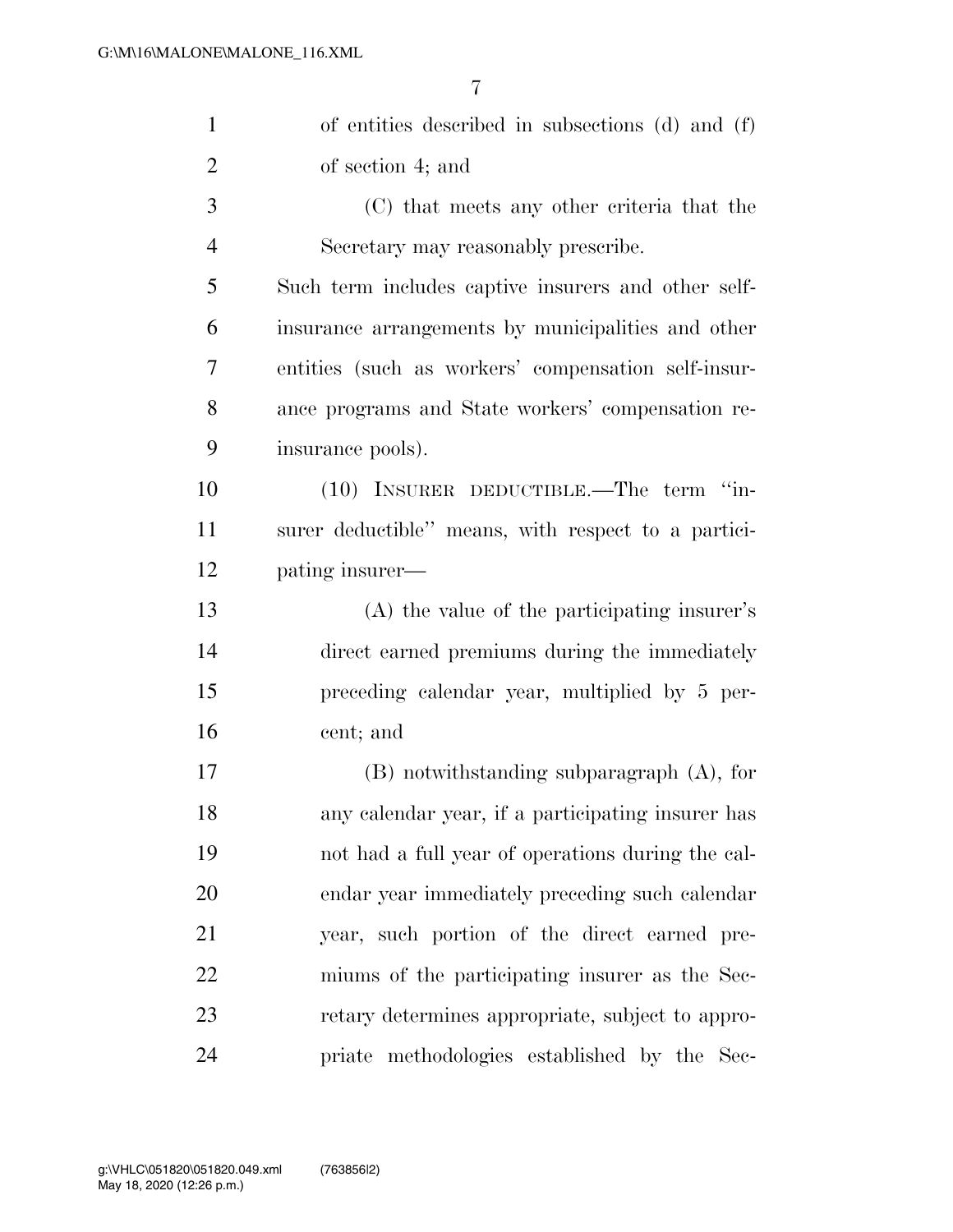retary for measuring such direct earned pre- miums. (11) NAIC.—The term ''NAIC'' means the Na- tional Association of Insurance Commissioners. (12) PARTICIPATING INSURER.—The term

 ''participating insurer'' means, with respect to a cal- endar year, an insurer that has elected pursuant to section 4(a)(3) to participate in the Pandemic Risk Reinsurance Program under this Act for such cal-endar year.

 (13) PERSON.—The term ''person'' means any individual, business or nonprofit entity (including those organized in the form of a partnership, limited liability company, corporation, or association), trust or estate, or a State or political subdivision of a State or other governmental unit.

 (14) PROGRAM.—The term ''Program'' means the Pandemic Risk Reinsurance Program established by this Act.

20 (15) PROPERTY AND CASUALTY INSURANCE. The term ''property and casualty insurance''—

 (A) means commercial lines of property and casualty insurance, including excess insur- ance, workers' compensation insurance, and event cancellation insurance; and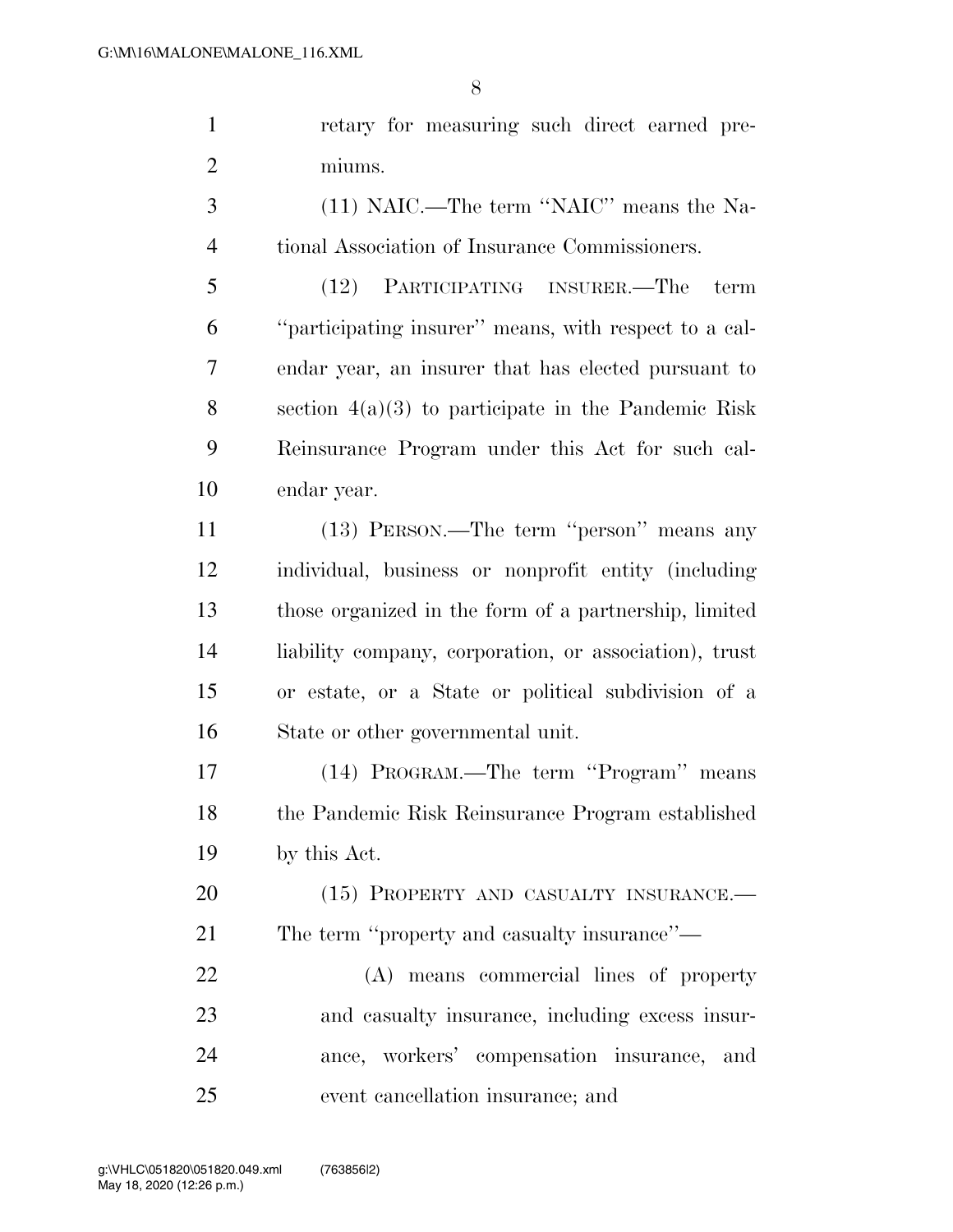| $\mathbf{1}$   | (B) does not include—                                               |
|----------------|---------------------------------------------------------------------|
| $\overline{2}$ | (i) Federal crop insurance issued or                                |
| 3              | reinsured under the Federal Crop Insur-                             |
| $\overline{4}$ | ance Act $(7 \text{ U.S.C. } 1501 \text{ et seq.}), \text{ or any}$ |
| 5              | other type of crop or livestock insurance                           |
| 6              | that is privately issued or reinsured;                              |
| 7              | (ii) private mortgage insurance (as                                 |
| 8              | such term is defined in section 2 of the                            |
| 9              | Homeowners Protection Act of 1998 (12)                              |
| 10             | $($ U.S.C. 4901) or title insurance;                                |
| 11             | (iii) financial guaranty insurance                                  |
| 12             | issued by monoline financial guaranty in-                           |
| 13             | surance corporations;                                               |
| 14             | (iv) insurance for medical malpractice;                             |
| 15             | (v) health or life insurance, including                             |
| 16             | group life insurance;                                               |
| 17             | (vi) flood insurance provided under                                 |
| 18             | the National Flood Insurance Act of 1968                            |
| 19             | $(42 \text{ U.S.C. } 4001 \text{ et seq.});$                        |
| 20             | (vii) reinsurance or retrocessional re-                             |
| 21             | insurance;                                                          |
| 22             | (viii) commercial automobile insur-                                 |
| 23             | ance;                                                               |
| 24             | (ix) burglary and theft insurance;                                  |
| 25             | (x) surety insurance;                                               |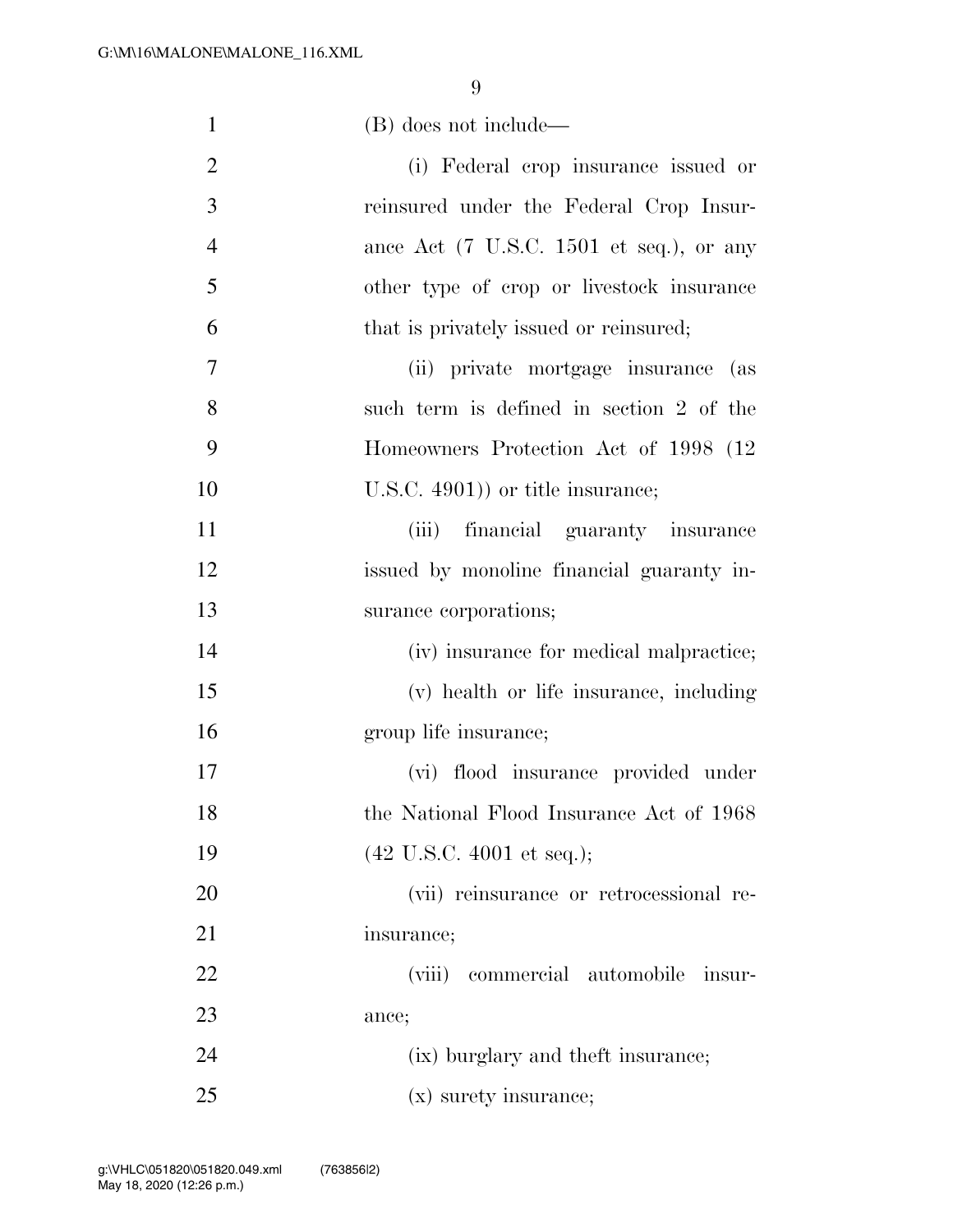| $\mathbf{1}$   | (xi) professional liability insurance; or             |
|----------------|-------------------------------------------------------|
| $\overline{2}$ | (xii) farm owners multiple peril insur-               |
| 3              | ance.                                                 |
| $\overline{4}$ | (16) SECRETARY.—The term "Secretary"                  |
| 5              | means the Secretary of the Treasury.                  |
| 6              | (17) STATE.—The term "State" means any                |
| 7              | State of the United States, the District of Columbia, |
| 8              | the Commonwealth of Puerto Rico, the Common-          |
| 9              | wealth of the Northern Mariana Islands, American      |
| 10             | Samoa, Guam, each of the United States Virgin Is-     |
| 11             | lands, and any territory or possession of the United  |
| 12             | States.                                               |
| 13             | (18) UNITED STATES.—The term "United                  |
| 14             | States" means the several States.                     |
| 15             | (19) RULE OF CONSTRUCTION FOR DATES.—                 |
| 16             | With respect to any reference to a date in this Act,  |
| 17             | such day shall be construed—                          |
| 18             | $(A)$ to begin at 12:01 a.m. on that date;            |
| 19             | and                                                   |
| 20             | (B) to end at midnight on that date.                  |
| 21             | SEC. 4. PANDEMIC RISK REINSURANCE PROGRAM.            |
| 22             | (a) ESTABLISHMENT OF PROGRAM.—                        |
| 23             | $(1)$ IN GENERAL.—There is established in the         |
| 24             | Department of the Treasury the Pandemic Risk Re-      |
| 25             | insurance Program.                                    |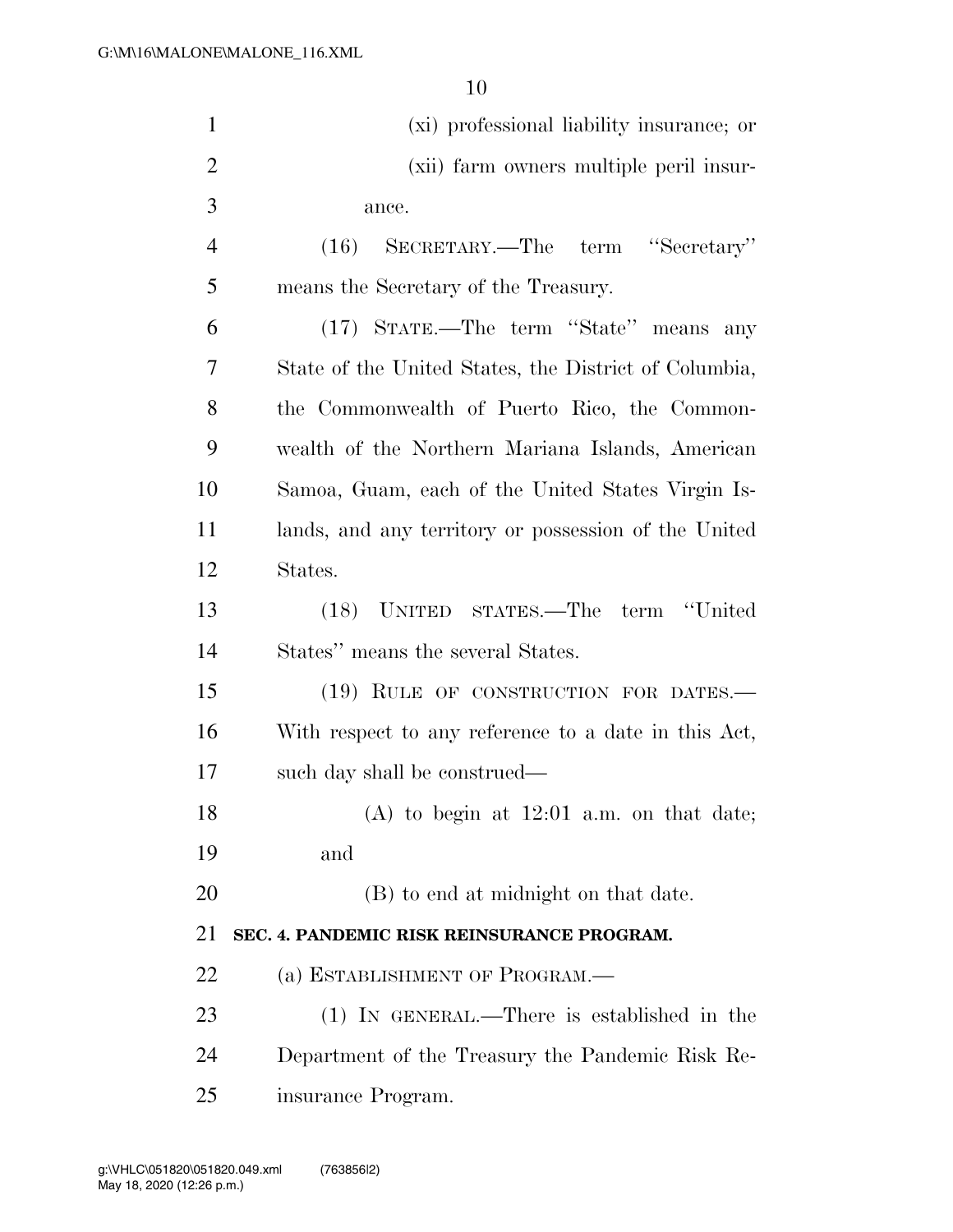| $\mathbf{1}$   | (2) AUTHORITY OF THE SECRETARY.—Notwith-                      |
|----------------|---------------------------------------------------------------|
| $\overline{2}$ | standing any other provision of State or Federal              |
| 3              | law, the Secretary shall administer the Program,              |
| 4              | and shall pay the Federal share of compensation for           |
| 5              | insured losses in accordance with subsection (e).             |
| 6              | (3) VOLUNTARY PARTICIPATION.—                                 |
| $\overline{7}$ | (A) ELIGIBILITY.—Each entity that meets                       |
| 8              | the definition of an insurer under this Act may               |
| 9              | participate in the Program.                                   |
| 10             | (B) ELECTION.—The Secretary shall pro-                        |
| 11             | vide a process by which insurers may elect to                 |
| 12             | participate in the Program, with respect to a                 |
| 13             | calendar year.                                                |
| 14             | (4) TREATMENT OF EXISTING POLICIES.—This                      |
| 15             | Act may not be construed to affect any policy for             |
| 16             | business interruption insurance in force on the date          |
| 17             | of the enactment of this Act.                                 |
| 18             | (b) CONDITIONS FOR FEDERAL PAYMENTS.-No                       |
| 19             | payment may be made by the Secretary under this section       |
| <b>20</b>      | with respect to an insured loss that is covered by a partici- |
| 21             | pating insurer, unless—                                       |
| 22             | $(1)$ the person that suffers the insured loss, or            |
| 23             | a person acting on behalf of that person, files a             |
| 24             | claim with the participating insurer;                         |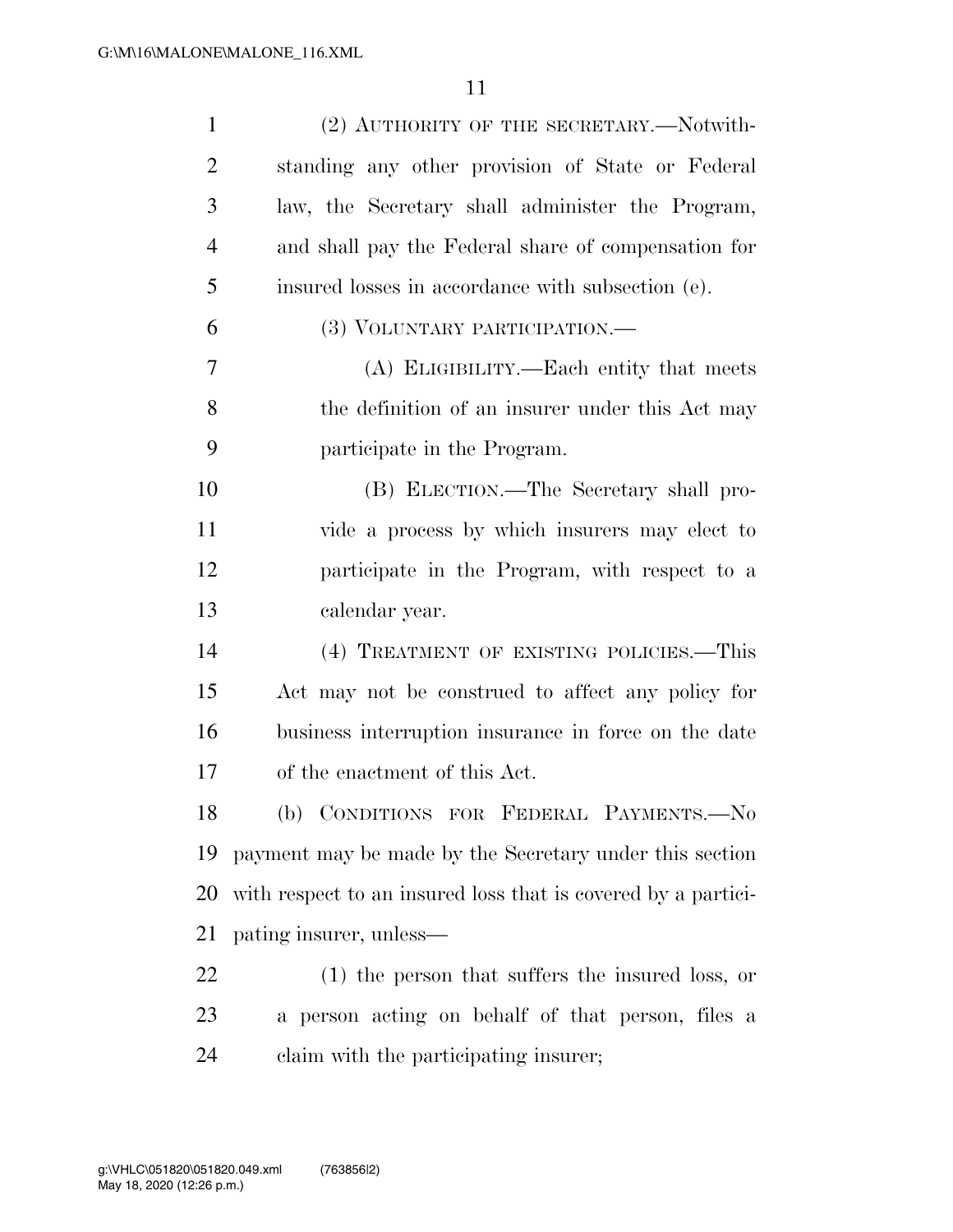| $\mathbf{1}$   | (2) the participating insurer provides clear and       |
|----------------|--------------------------------------------------------|
| $\overline{2}$ | conspicuous disclosure to the policyholder of the pre- |
| 3              | mium charged for insured losses covered by the Pro-    |
| $\overline{4}$ | gram and the Federal share of compensation for in-     |
| 5              | sured losses under the Program—                        |
| 6              | (A) in the case of any policy that is issued           |
| 7              | before the date of enactment of this Act, not          |
| 8              | later than 90 days after that date of enactment;       |
| 9              | (B) in the case of any policy that is issued           |
| 10             | within 90 days of the date of enactment of this        |
| 11             | Act, at the time of offer and renewal of the pol-      |
| 12             | icy; and                                               |
| 13             | (C) in the case of any policy that is issued           |
| 14             | more than 90 days after the date of enactment          |
| 15             | of this Act, on a separate line item in the pol-       |
| 16             | icy, at the time of offer and renewal of the pol-      |
| 17             | icy;                                                   |
| 18             | $(3)$ in the case of any policy that is issued after   |
| 19             | the date of enactment of this Act, the participating   |
| 20             | insurer provides clear and conspicuous disclosure to   |
| 21             | policyholder<br>of the existence<br>- of<br>the<br>the |
| 22             | $$750,000,000,000$ cap under subsection (e)(2), at     |
| 23             | the time of offer, purchase, and renewal of the pol-   |
| 24             | icy;                                                   |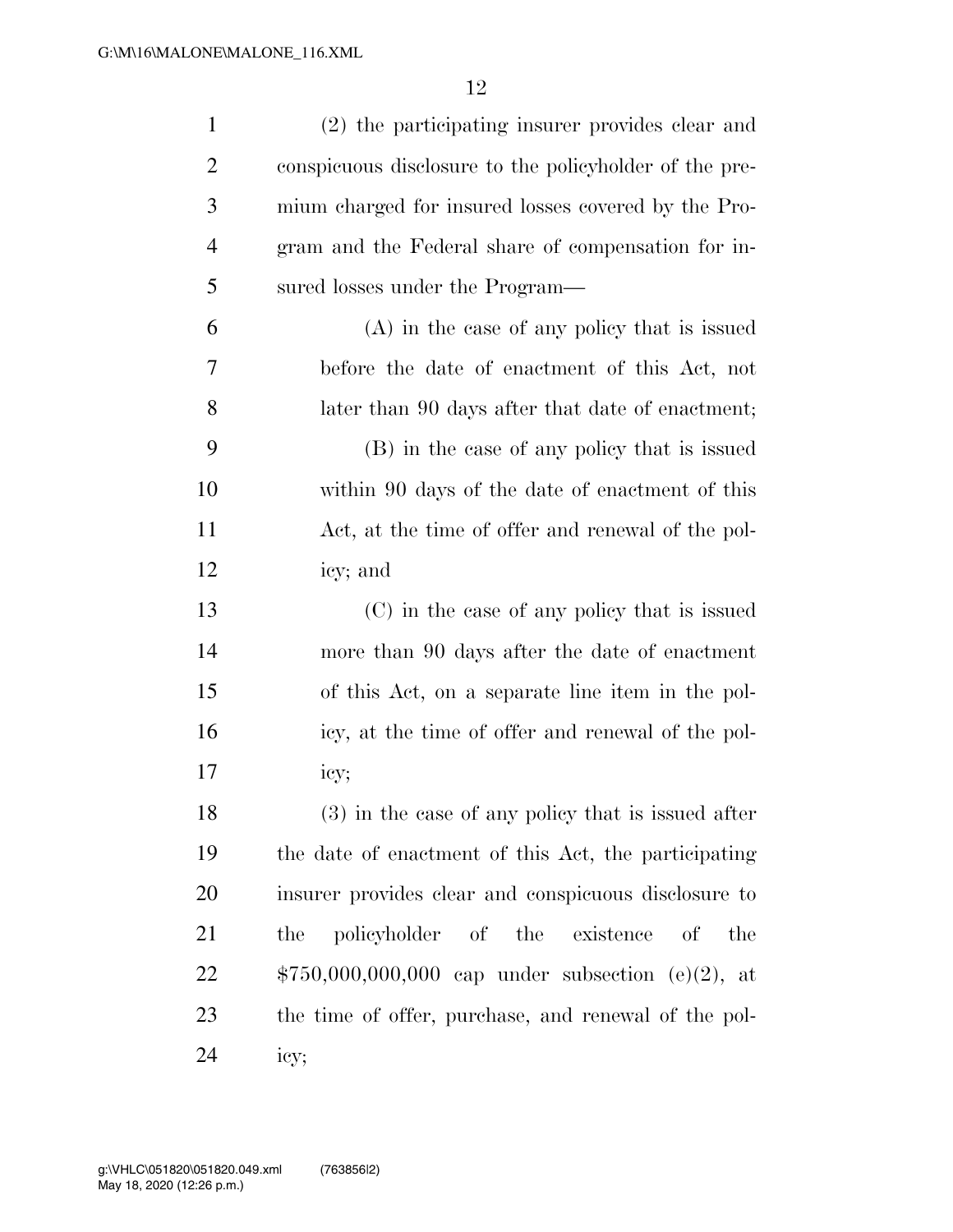| $\mathbf{1}$   | (4) the participating insurer processes the claim            |
|----------------|--------------------------------------------------------------|
| $\overline{2}$ | for the insured loss in accordance with appropriate          |
| 3              | business practices, and any reasonable procedures            |
| $\overline{4}$ | that the Secretary may prescribe; and                        |
| 5              | (5) the participating insurer submits to the Sec-            |
| 6              | retary, in accordance with such reasonable proce-            |
| 7              | dures as the Secretary may establish—                        |
| 8              | (A) a claim for payment of the Federal                       |
| 9              | share of compensation for insured losses under               |
| 10             | the Program;                                                 |
| 11             | (B) written certification—                                   |
| 12             | (i) of the underlying claim; and                             |
| 13             | (ii) of all payments made for insured                        |
| 14             | losses; and                                                  |
| 15             | (C) certification of its compliance with the                 |
| 16             | provisions of this subsection.                               |
| 17             | (c) MANDATORY AVAILABILITY OF COVERAGE FOR                   |
|                | 18 COVERED PUBLIC HEALTH EMERGENCIES UNDER BUSI-             |
| 19             | NESS INTERRUPTION COVERAGE.—During each calendar             |
| 20             | year, each participating insurer shall, with respect to such |
| 21             | year-                                                        |
| 22             | $(1)$ make available, in all of its business inter-          |
| 23             | ruption insurance policies, coverage for insured             |
| 24             | losses; and                                                  |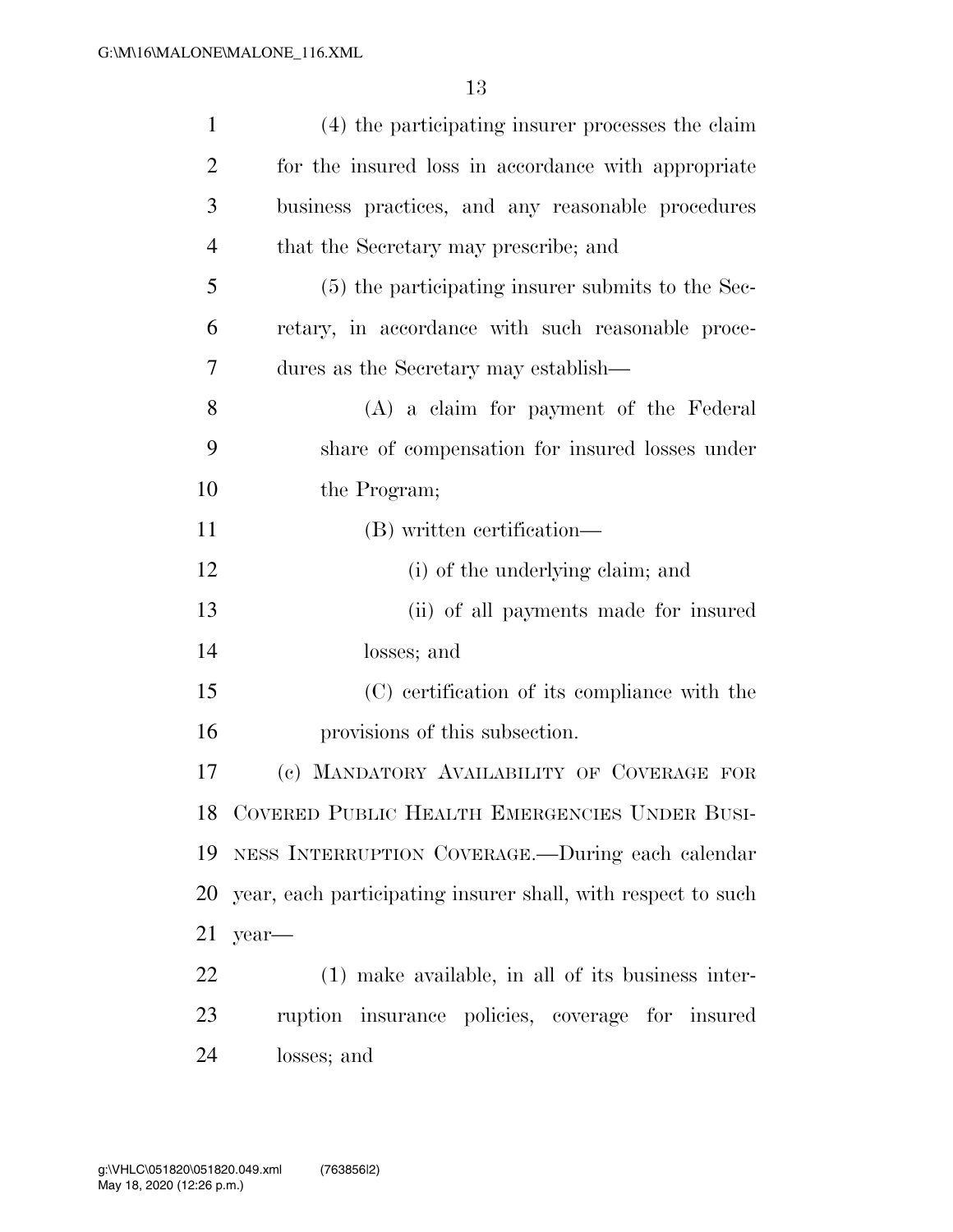(2) make available business interruption insur- ance coverage for insured losses that does not differ materially from the terms, conditions, amounts, lim- its, deductibles, or self-insured retentions and other coverage grants, limitations, and exclusions applica- ble to losses arising from events other than public health emergencies. (d) STATE RESIDUAL MARKET INSURANCE ENTI- TIES.— (1) IN GENERAL.—The Secretary shall issue regulations, as soon as practicable after the date of enactment of this Act, that apply the provisions of this Act to State residual market insurance entities and State workers' compensation funds. (2) TREATMENT OF CERTAIN ENTITIES.—For purposes of the regulations issued pursuant to para- graph (1)— (A) a State residual market insurance enti- ty that does not share its profits and losses with private sector insurers shall be treated as a separate insurer; and (B) a State residual market insurance enti-23 ty that shares its profits and losses with private sector insurers shall not be treated as a sepa-rate insurer, and shall report to each private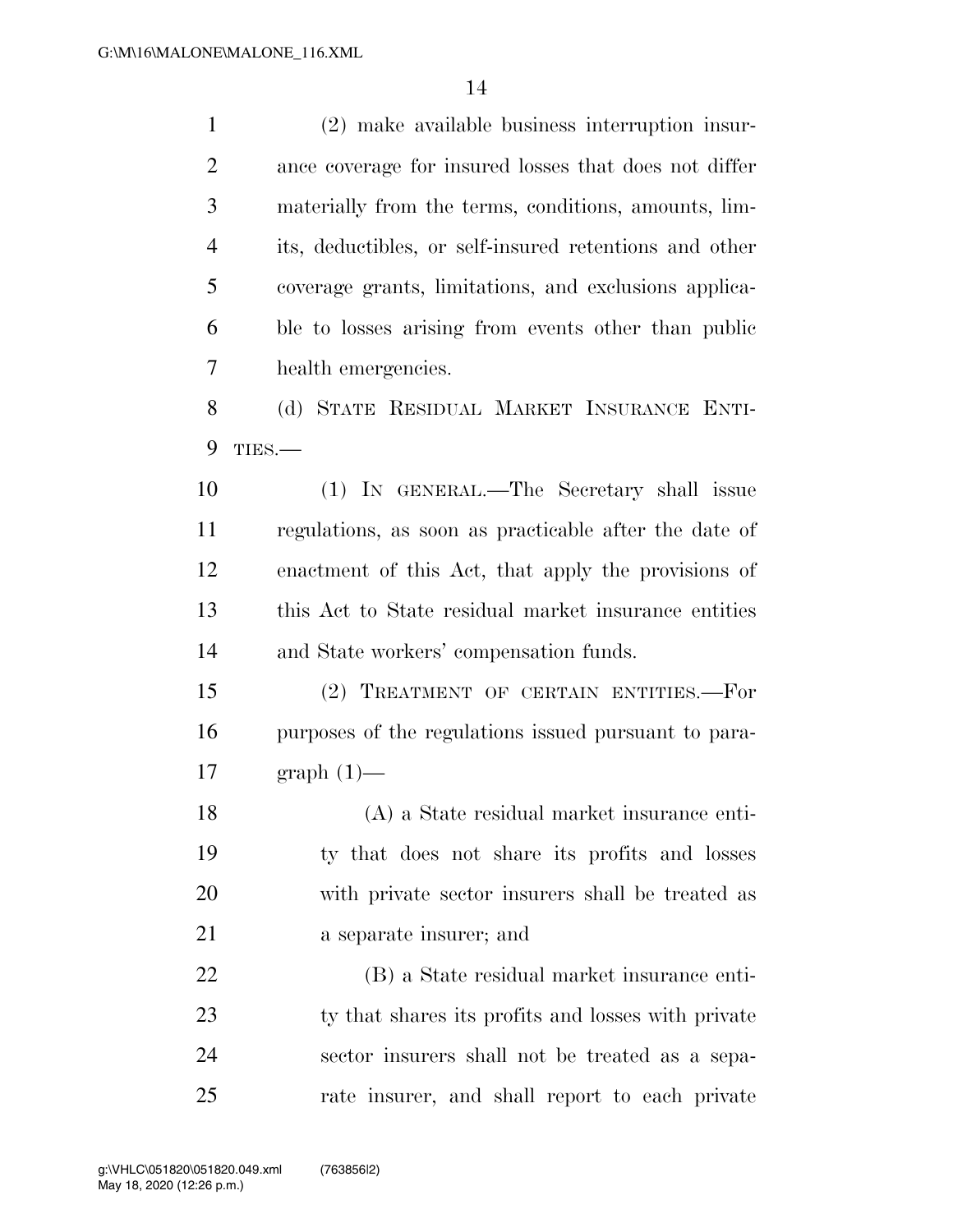sector insurance participant its share of the in- sured losses of the entity, which shall be in- cluded in each private sector participating in- surer's insured losses. (3) TREATMENT OF PARTICIPATION IN CERTAIN ENTITIES.—Any participating insurer that partici- pates in sharing profits and losses of a State resid- ual market insurance entity shall include in its cal- culations of premiums any premiums distributed to the participating insurer by the State residual mar- ket insurance entity. (e) REINSURANCE FOR INSURED LOSSES.— 13 (1) FEDERAL SHARE OF COMPENSATION.— (A) IN GENERAL.—The Federal share of

 compensation under the Program to be paid by the Secretary for insured losses of an partici- pating insurer during each calendar year shall be equal to 95 percent of that portion of the amount of such insured losses that exceeds the applicable insurer deductible required to be paid during such calendar year.

 (B) PROGRAM TRIGGER.—In the case of a covered public health emergency commencing after the date on which the Secretary issues final regulations pursuant to paragraph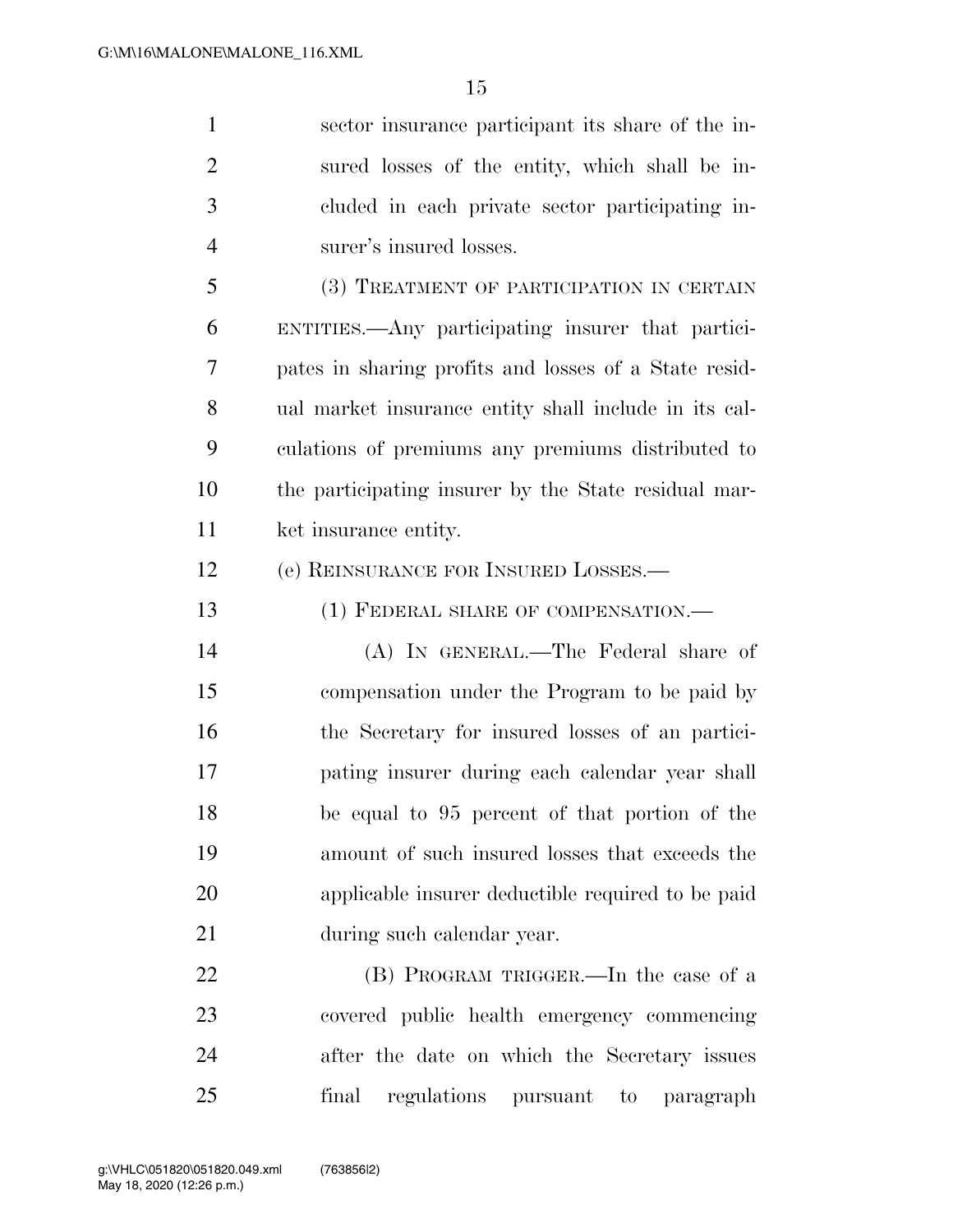| $\mathbf{1}$   | $(2)(B)(ii)$ , no compensation shall be paid by the |
|----------------|-----------------------------------------------------|
| $\overline{2}$ | Secretary under subsection (a) unless the ag-       |
| 3              | gregate industry insured losses for participating   |
| $\overline{4}$ | insurers resulting from such covered public         |
| 5              | health emergency exceed $$250,000,000$ .            |
| 6              | (C) PROHIBITION ON DUPLICATIVE COM-                 |
| 7              | PENSATION.—The Federal share of compensa-           |
| 8              | tion for insured losses under the Program shall     |
| 9              | be reduced by the amount of compensation pro-       |
| 10             | vided by the Federal Government to any person       |
| 11             | under any other Federal program for those in-       |
| 12             | sured losses.                                       |
| 13             | $(2)$ CAP ON ANNUAL LIABILITY.—                     |
| 14             | (A) IN GENERAL.—Notwithstanding para-               |
| 15             | graph (1) or any other provision of Federal or      |
| 16             | State law, if the aggregate insured losses exceed   |
| 17             | $$750,000,000,000,$ during a calendar year-         |
| 18             | (i) the Secretary shall not make any                |
| 19             | payment under this Act for any portion of           |
| 20             | the amount of such losses that exceeds              |
| 21             | $$750,000,000,000;$ and                             |
| 22             | (ii) no participating insurer that has              |
| 23             | met its insurer deductible shall be liable          |
| 24             | for the payment of any amounts under                |
| 25             | subparagraph $(B)$ .                                |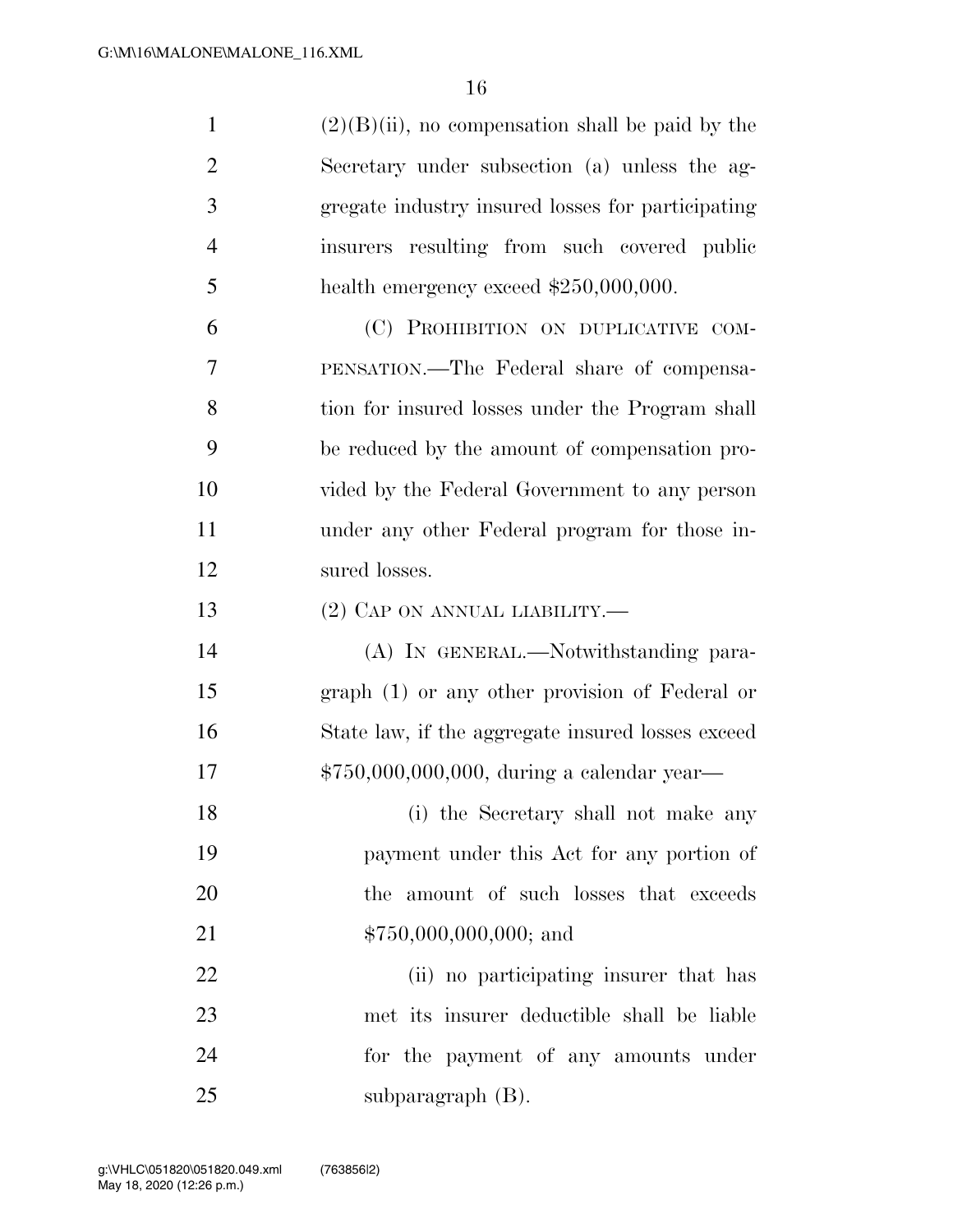(B) INSURER SHARE.—

2 (i) IN GENERAL.—For purposes of subparagraph (A), the Secretary shall de- termine the pro rata share of insured losses to be paid by each participating in- surer that incurs insured losses under the Program, except that, notwithstanding paragraph (1) or any other provision of Federal or State law, no participating in- surer may be required to make any pay- ment for insured losses in excess of its de- ductible under section 3(8) combined with its share of insured losses under paragraph  $(1)(A)$  of this subsection.

15 (ii) REGULATIONS.—Not later than 90 days after the date of enactment of this Act, the Secretary shall issue final regula- tions for determining the pro rata share of insured losses under the Program when in- sured losses exceed \$750,000,000,000, in 21 accordance with clause (i).

 (iii) REPORT TO CONGRESS.—Not 23 later than 120 days after the date of en- actment of this Act, the Secretary shall provide a report to the Committee on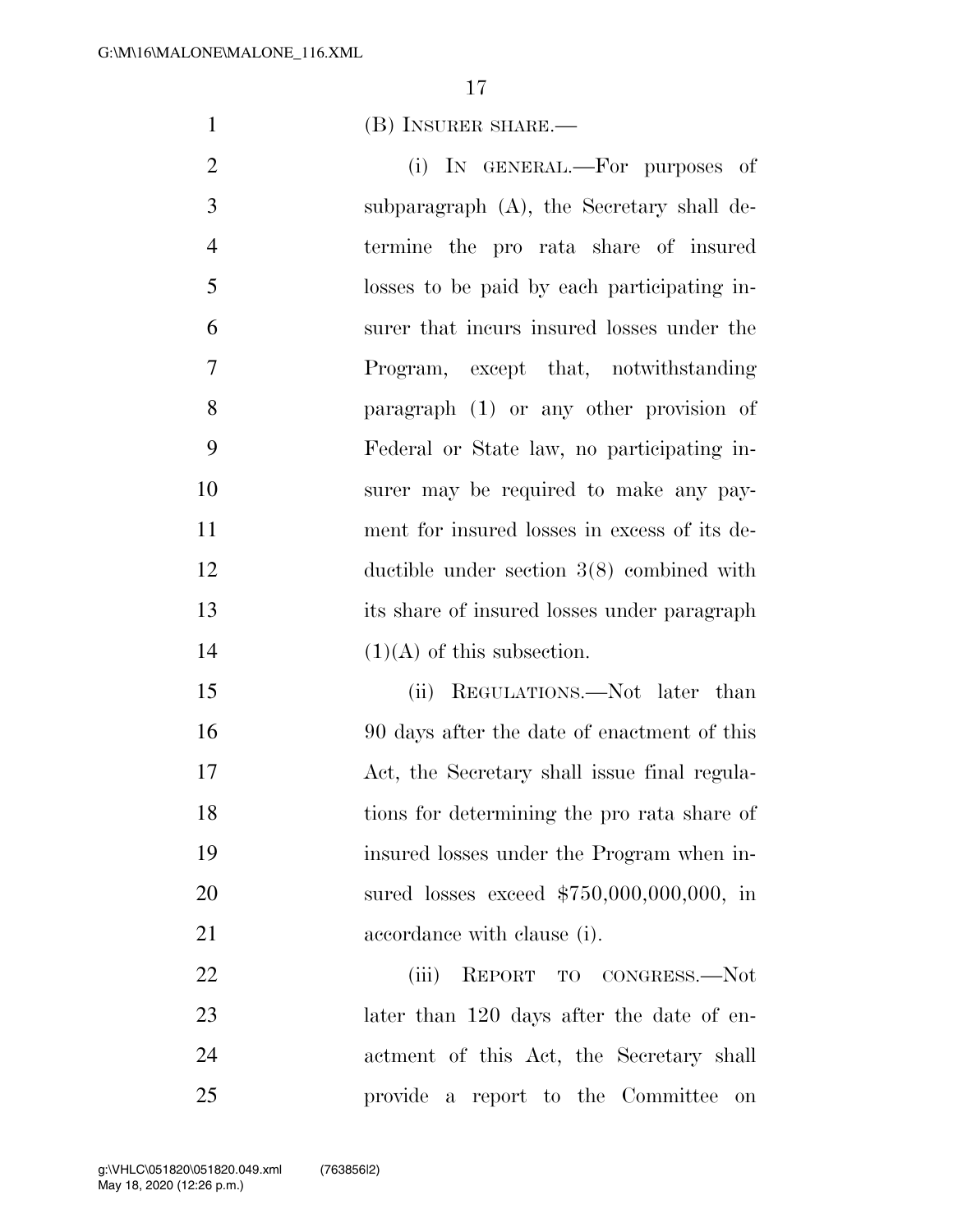| $\mathbf{1}$   | Banking, Housing, and Urban Affairs of     |
|----------------|--------------------------------------------|
| 2              | the Senate and the Committee on Finan-     |
| 3              | cial Services of the House of Representa-  |
| $\overline{4}$ | tives describing the process to be used by |
| $\overline{5}$ | the Secretary for determining the alloca-  |
| 6              | tion of pro rata payments for insured      |
| $\tau$         | losses under the Program when such losses  |
| 8              | exceed \$750,000,000,000.                  |
| $\Omega$       | (3) Notice to concerse The Secretary       |

 (3) NOTICE TO CONGRESS.—The Secretary shall notify the Congress if estimated or actual ag- gregate insured losses exceed \$750,000,000,000 dur- ing any calendar year. The Secretary shall provide an initial notice to Congress not later than 15 days after the end of a covered public health emergency, stating whether the Secretary estimates that aggre-gate insured losses will exceed \$750,000,000,000.

 (4) FINAL NETTING.—The Secretary shall have sole discretion to determine the time at which claims relating to any insured loss or covered public health emergency shall become final.

 (5) DETERMINATIONS FINAL.—Any determina- tion of the Secretary under this subsection shall be final, unless expressly provided, and shall not be subject to judicial review.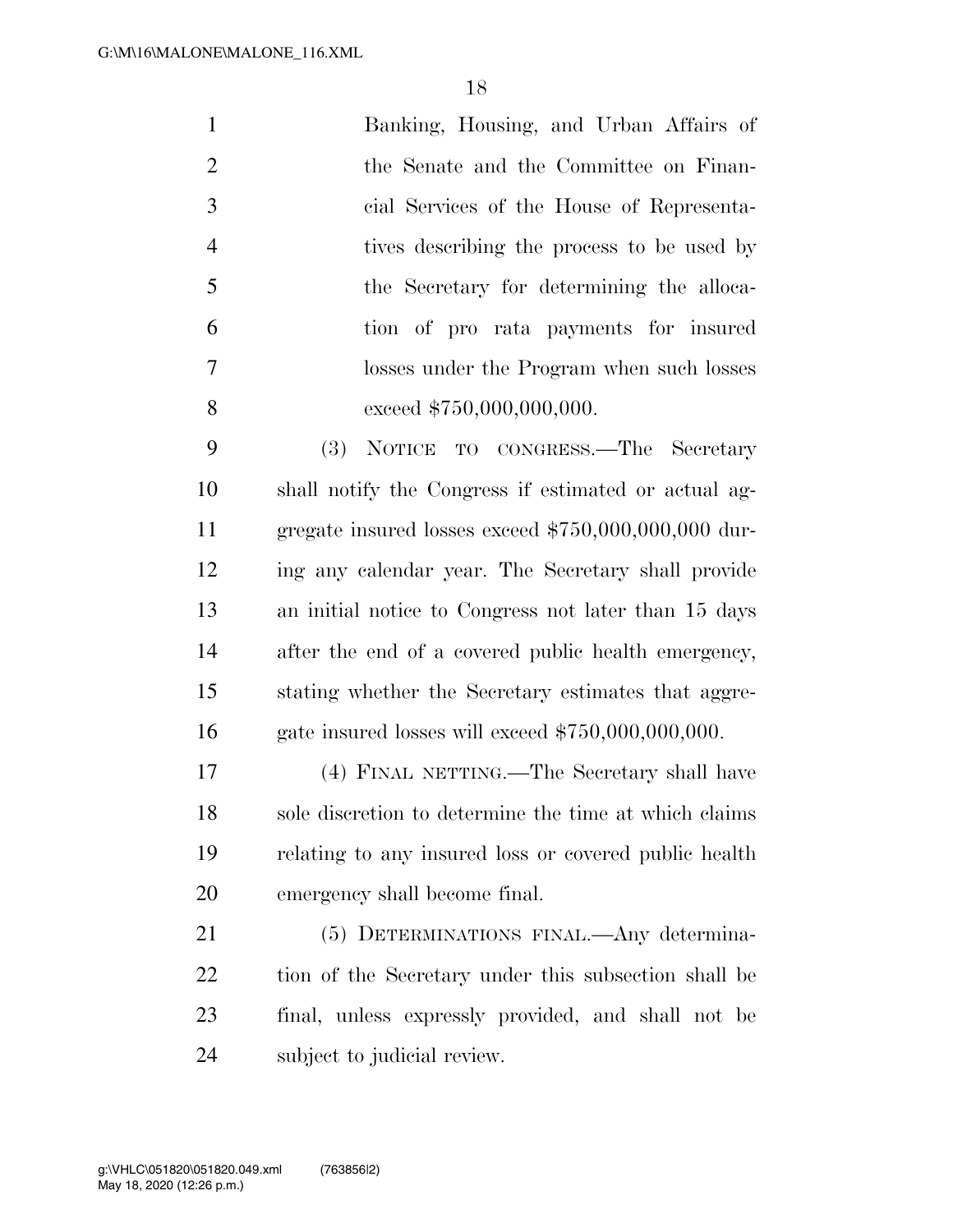(f) CAPTIVE INSURERS AND OTHER SELF-INSUR- ANCE ARRANGEMENTS.—The Secretary may, in consulta- tion with the NAIC or the appropriate State regulatory authority, apply the provisions of this Act, as appropriate, to other classes or types of captive insurers and other self- insurance arrangements by municipalities and other enti- ties (such as workers' compensation self-insurance pro- grams and State workers' compensation reinsurance pools), but only if such application is determined before the commencement of a covered public health emergency in which such an entity incurs an insured loss and all of the provisions of this Act are applied comparably to such entities.

(g) REINSURANCE TO COVER EXPOSURE.—

 (1) OBTAINING COVERAGE.—This Act may not be construed to limit or prevent insurers from ob- taining reinsurance coverage for insurer deductibles or insured losses retained by insurers pursuant to this section, nor shall the obtaining of such coverage affect the calculation of such deductibles.

21 (2) LIMITATION ON FINANCIAL ASSISTANCE. The amount of financial assistance provided pursu- ant to this section shall not be reduced by reinsur- ance paid or payable to an insurer from other sources, except that recoveries from such other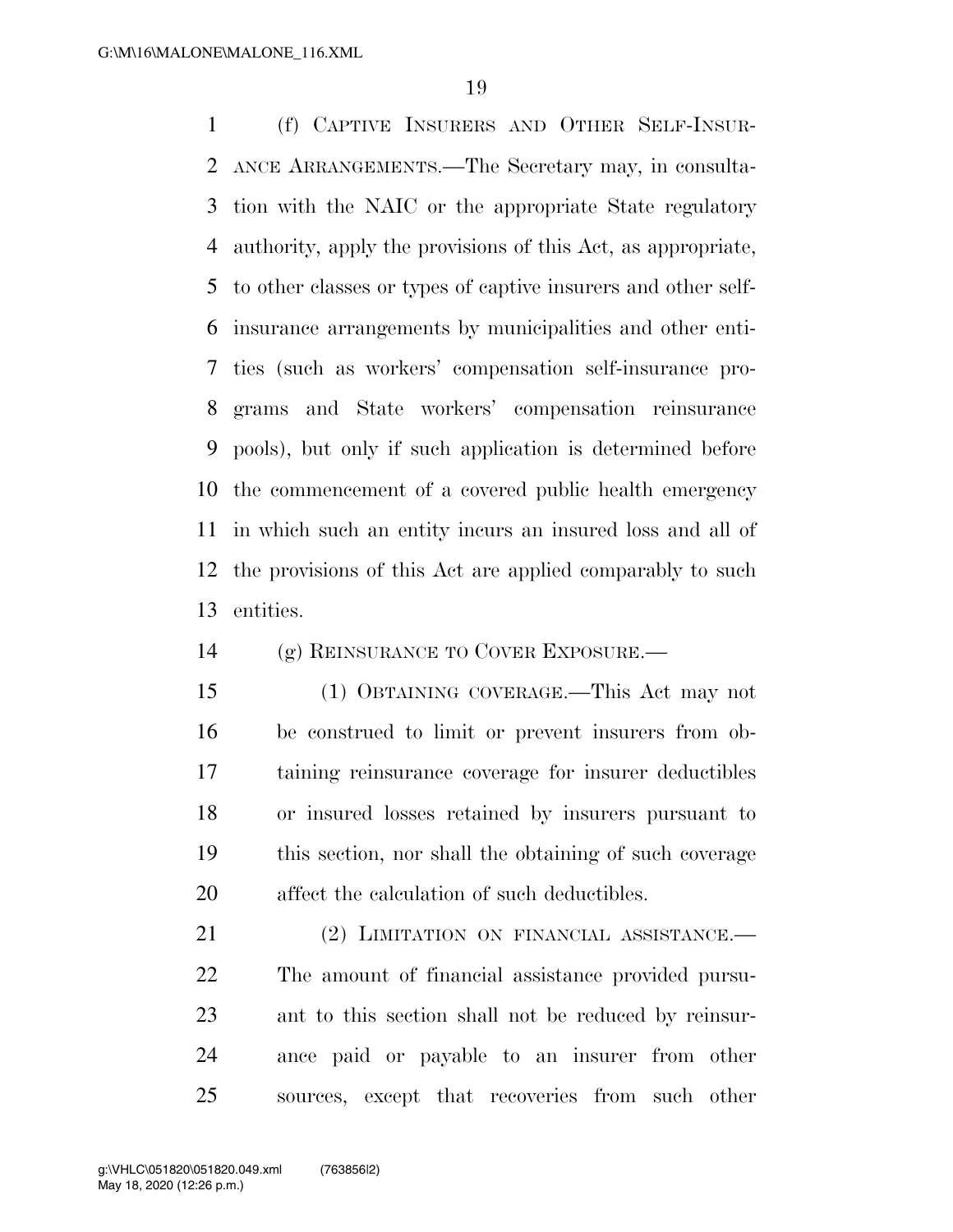| $\mathbf{1}$   | sources, taken together with financial assistance for      |
|----------------|------------------------------------------------------------|
| $\overline{2}$ | the calendar year provided pursuant to this section,       |
| 3              | may not exceed the aggregate amount of the insur-          |
| $\overline{4}$ | er's insured losses for the calendar year. If such re-     |
| 5              | coveries and financial assistance for the calendar         |
| 6              | year exceed such aggregate amount of insured losses        |
| 7              | for the calendar year and there is no agreement be-        |
| 8              | tween the insurer and any reinsurer to the contrary,       |
| 9              | amount in excess of such aggregate insured<br>an           |
| 10             | losses shall be returned to the Secretary.                 |
| 11             | SEC. 5. GENERAL AUTHORITY AND ADMINISTRATION OF            |
| 12             | <b>CLAIMS.</b>                                             |
|                |                                                            |
| 13             | (a) GENERAL AUTHORITY.—The Secretary shall have            |
| 14             | the powers and authorities necessary to carry out the Pro- |
| 15             | gram, including authority—                                 |
| 16             | (1) to investigate and audit all claims under the          |
| 17             | Program; and                                               |
| 18             | (2) to prescribe regulations and procedures to             |
| 19             | effectively administer and implement the Program,          |
| 20             | and to ensure that all participating insurers and          |
| 21             | self-insured entities are treated comparably under         |
| 22             | the Program.                                               |
| 23             | (b) INTERIM RULES AND PROCEDURES.—The Sec-                 |
| 24             | retary may issue interim final rules or procedures speci-  |

fying the manner in which—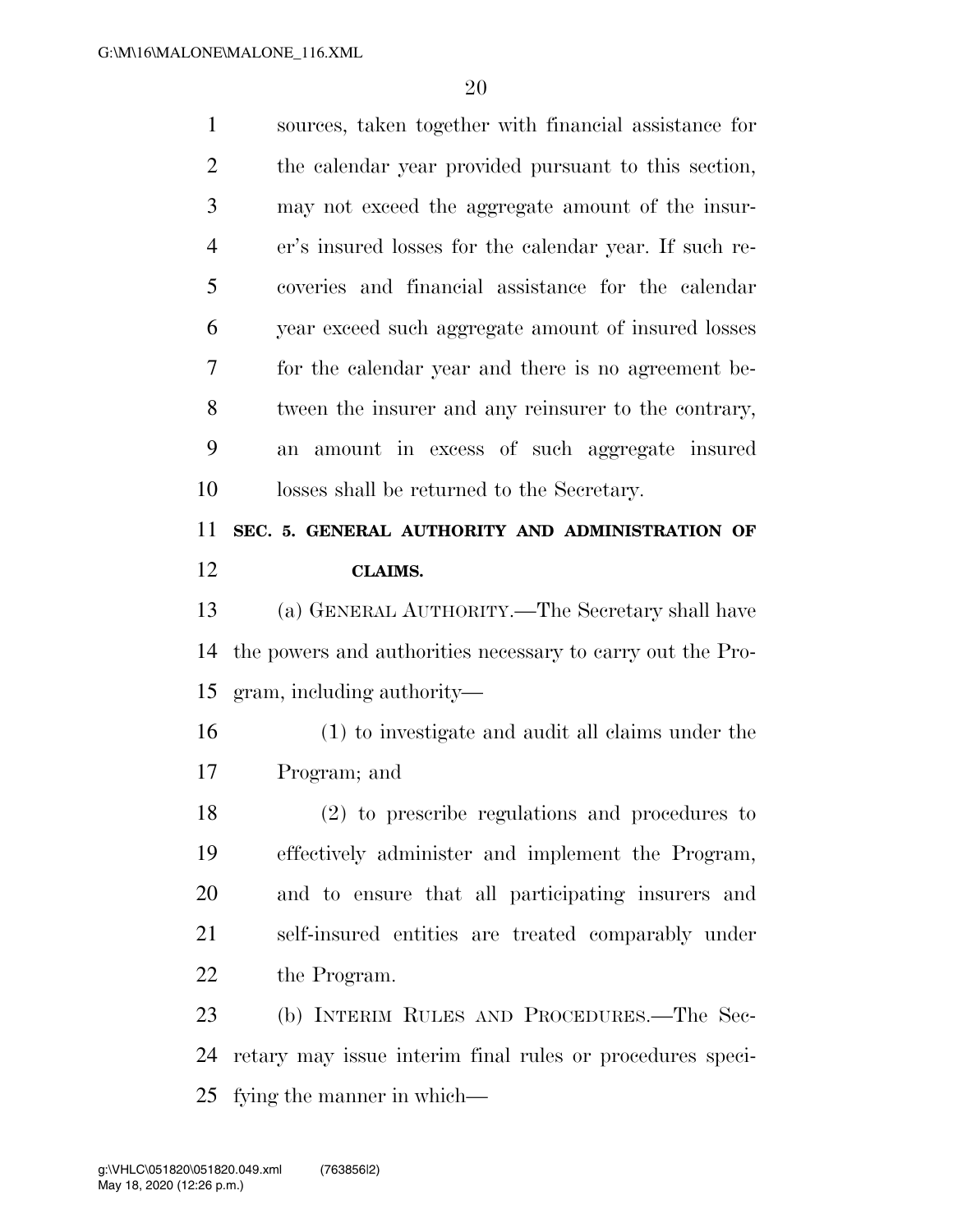(1) insurers may file and certify claims under 2 the Program;

 (2) the Federal share of compensation for in- sured losses will be paid under the Program, includ- ing payments based on estimates of or actual in-sured losses;

 (3) the Secretary may, at any time, seek repay- ment from or reimburse any insurer, based on esti- mates of insured losses under the Program, to effec- tuate the insured loss sharing provisions in section 4; and

 (4) the Secretary will determine any final net- ting of payments under the Program, including pay- ments owed to the Federal Government from any in- surer and any Federal share of compensation for in- sured losses owed to any insurer, to effectuate the insured loss sharing provisions in section 4.

 (c) CONSULTATION.—The Secretary shall consult with the NAIC, as the Secretary determines appropriate, concerning the Program.

21 (d) CONTRACTS FOR SERVICES.—The Secretary may employ persons or contract for services as may be nec-essary to implement the Program.

(e) SUBMISSION OF PREMIUM INFORMATION.—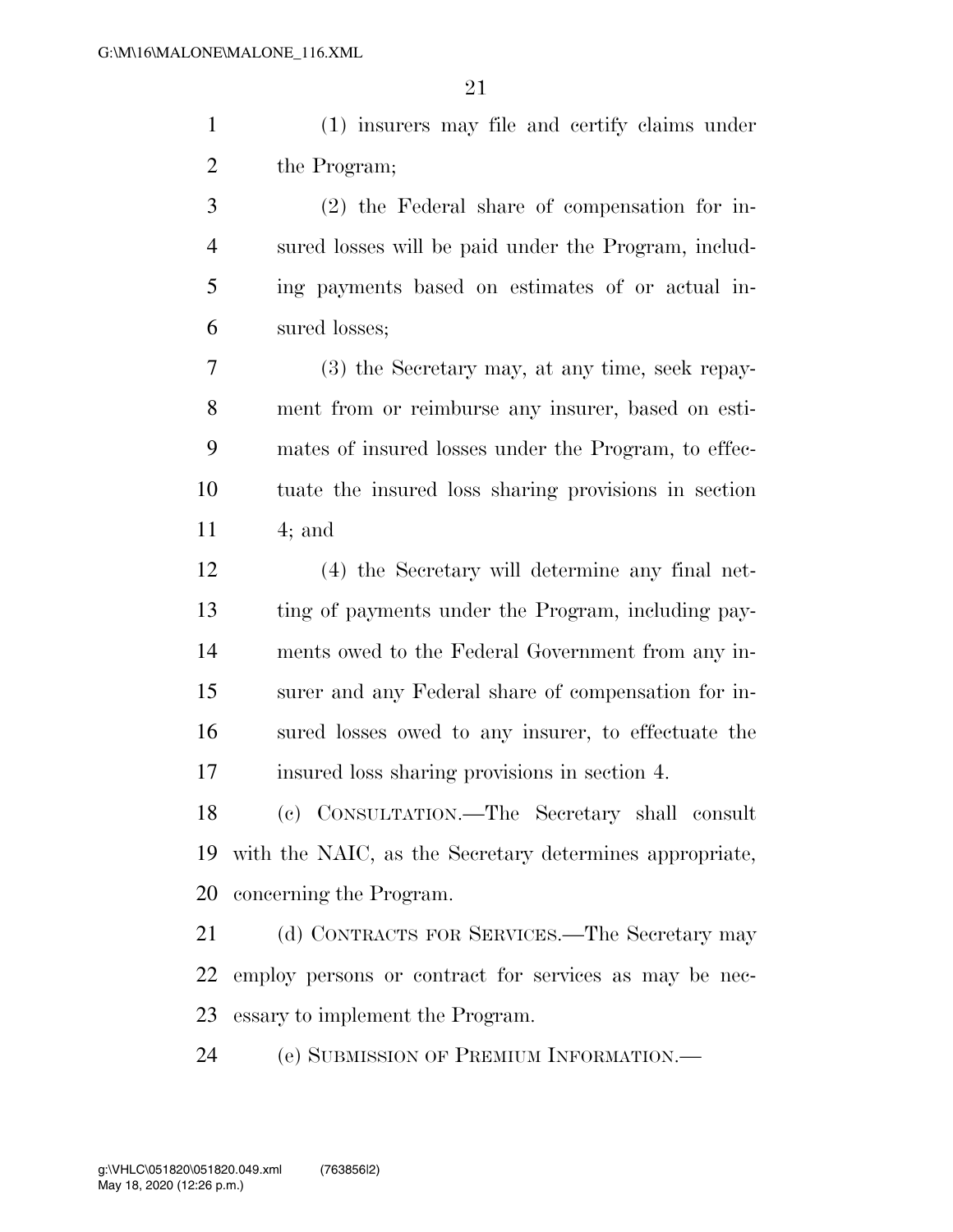(1) IN GENERAL.—The Secretary shall annually compile information on the business interruption in- surance premium rates of insurers for the preceding year.

 (2) ACCESS TO INFORMATION.—To the extent that such information is not otherwise available to the Secretary, the Secretary may require each in- surer to submit to the NAIC business interruption insurance premium rates, as necessary to carry out paragraph (1), and the NAIC shall make such infor-mation available to the Secretary.

 (3) AVAILABILITY TO CONGRESS.—The Sec- retary shall make information compiled under this subsection available to the Congress, upon request. (f) REPORTING OF BUSINESS INTERRUPTION INSUR-ANCE DATA.—

 (1) AUTHORITY.—Beginning upon the date of the enactment of this Act, in each calendar year, the Secretary shall require participating insurers to sub- mit to the Secretary such information regarding losses of such insurers, under insurance coverage for business interruption, resulting from public health emergencies as the Secretary considers appropriate to analyze the effectiveness of the Program, which shall include information regarding—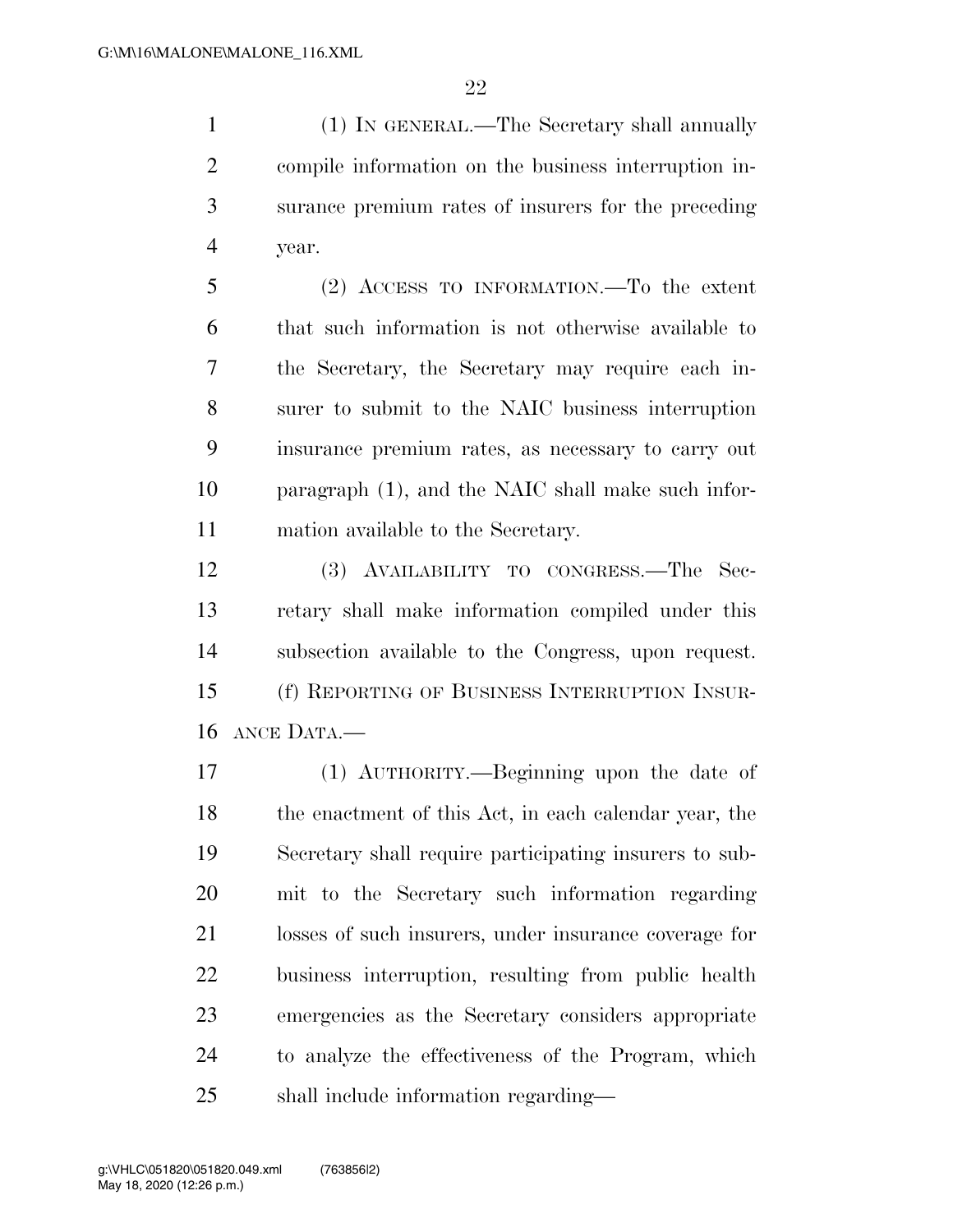| $\mathbf{1}$   | (A) lines of insurance with exposure to                |
|----------------|--------------------------------------------------------|
| 2              | such losses;                                           |
| 3              | (B) premiums earned on such coverage;                  |
| $\overline{4}$ | (C) geographical location of exposures;                |
| 5              | (D) pricing of such coverage;                          |
| 6              | $(E)$ the take-up rate for such coverage;              |
| 7              | $(F)$ the amount of private reinsurance for            |
| 8              | losses resulting from public health emergencies        |
| 9              | purchased; and                                         |
| 10             | (G) such other matters as the Secretary                |
| 11             | considers appropriate.                                 |
| 12             | (2) REPORTS.—Not later than one year after             |
| 13             | the date of the enactment of this Act and annually     |
| 14             | thereafter, the Secretary shall submit a report to the |
| 15             | Committee on Financial Services of the House of        |
| 16             | Representatives and the Committee on Banking,          |
| 17             | Housing, and Urban Affairs of the Senate that in-      |
| 18             | cludes—                                                |
| 19             | (A) an analysis of the overall effectiveness           |
| 20             | of the Program;                                        |
| 21             | (B) an evaluation of the availability and              |
| 22             | affordability of business interruption insurance       |
| 23             | for losses resulting from public health emer-          |
| 24             | gencies;                                               |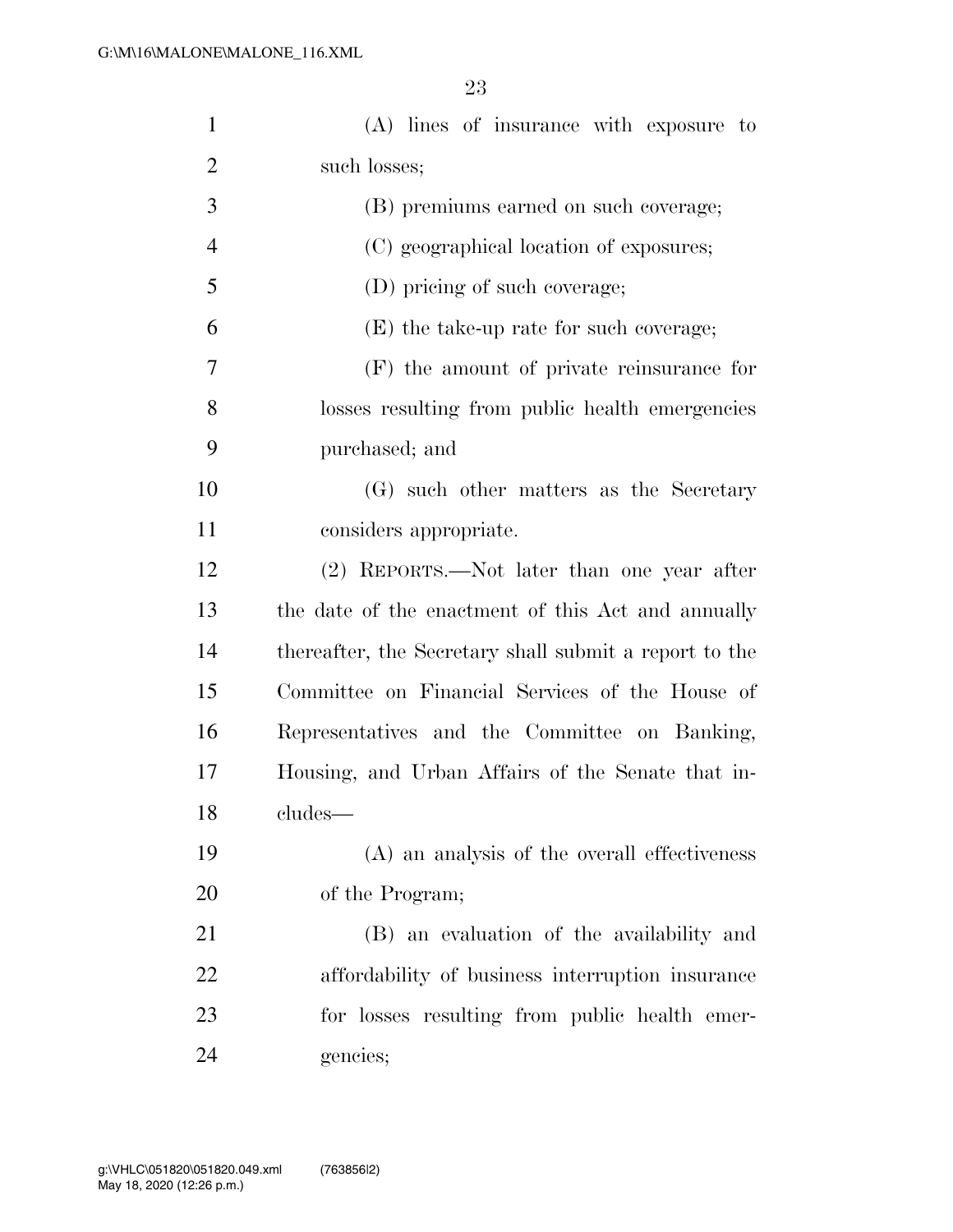| $\mathbf{1}$   | (C) an evaluation of any changes or trends            |
|----------------|-------------------------------------------------------|
| $\overline{2}$ | in the data collected under paragraph (1);            |
| 3              | (D) an evaluation of whether any aspects              |
| $\overline{4}$ | of the Program have the effect of discouraging        |
| 5              | or impeding insurers from providing business          |
| 6              | interruption insurance coverage or coverage for       |
| 7              | public health emergencies;                            |
| 8              | (E) an evaluation of the impact of the Pro-           |
| 9              | gram on workers' compensation insurers; and           |
| 10             | $(F)$ in the case of the data reported in             |
| 11             | paragraph $(1)(B)$ , an updated estimate of the       |
| 12             | total amount earned since the first January 1         |
| 13             | occurring after the date of the enactment of          |
| 14             | this Act.                                             |
| 15             | (3) PROTECTION OF DATA.—To the extent pos-            |
| 16             | sible, the Secretary shall contract with an insurance |
| 17             | statistical aggregator to collect the information de- |
| 18             | scribed in paragraph (1), which shall keep any non-   |
| 19             | public information confidential and provide it to the |
| 20             | Secretary in an aggregate form or in such other       |
| 21             | form or manner that does not permit identification    |
| 22             | of the insurer submitting such information.           |
| 23             | ADVANCE COORDINATION.—Before<br>(4)<br>col-           |
| 24             | lecting any data or information under paragraph (1)   |
|                |                                                       |

from an insurer, or affiliate of an insurer, the Sec-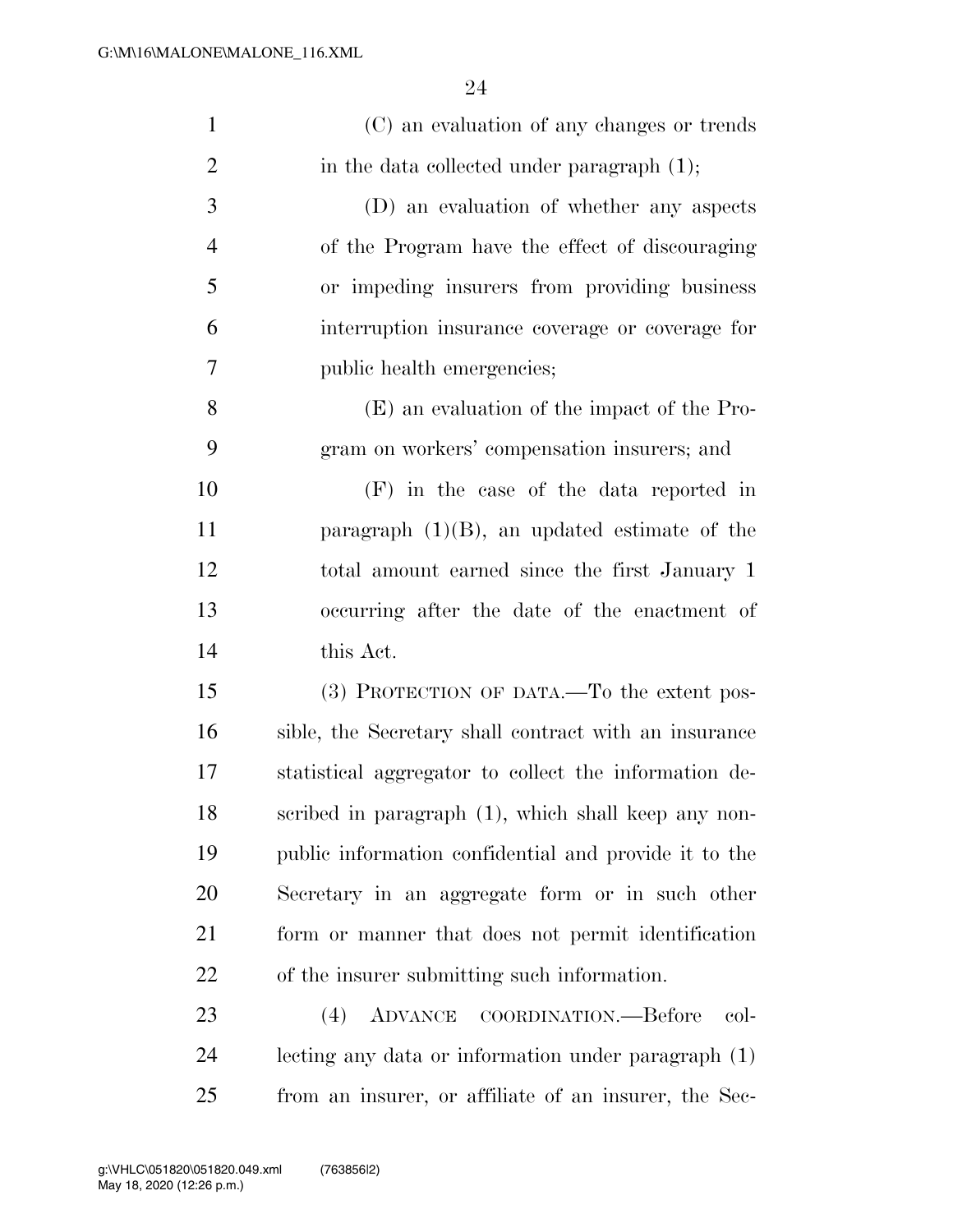retary shall coordinate with the appropriate State in- surance regulatory authorities and any relevant gov- ernment agency or publicly available sources to de- termine if the information to be collected is available from, and may be obtained in a timely manner by, individually or collectively, such entities. If the Sec- retary determines that such data or information is available, and may be obtained in a timely matter, from such entities, the Secretary shall obtain the data or information from such entities. If the Sec- retary determines that such data or information is not so available, the Secretary may collect such data or information from an insurer and affiliates.

(5) CONFIDENTIALITY.—

 (A) RETENTION OF PRIVILEGE.—The sub- mission of any non-publicly available data and information to the Secretary and the sharing of any non-publicly available data with or by the Secretary among other Federal agencies, the State insurance regulatory authorities, or any other entities under this subsection shall not constitute a waiver of, or otherwise affect, any privilege arising under Federal or State law (in-cluding the rules of any Federal or State court)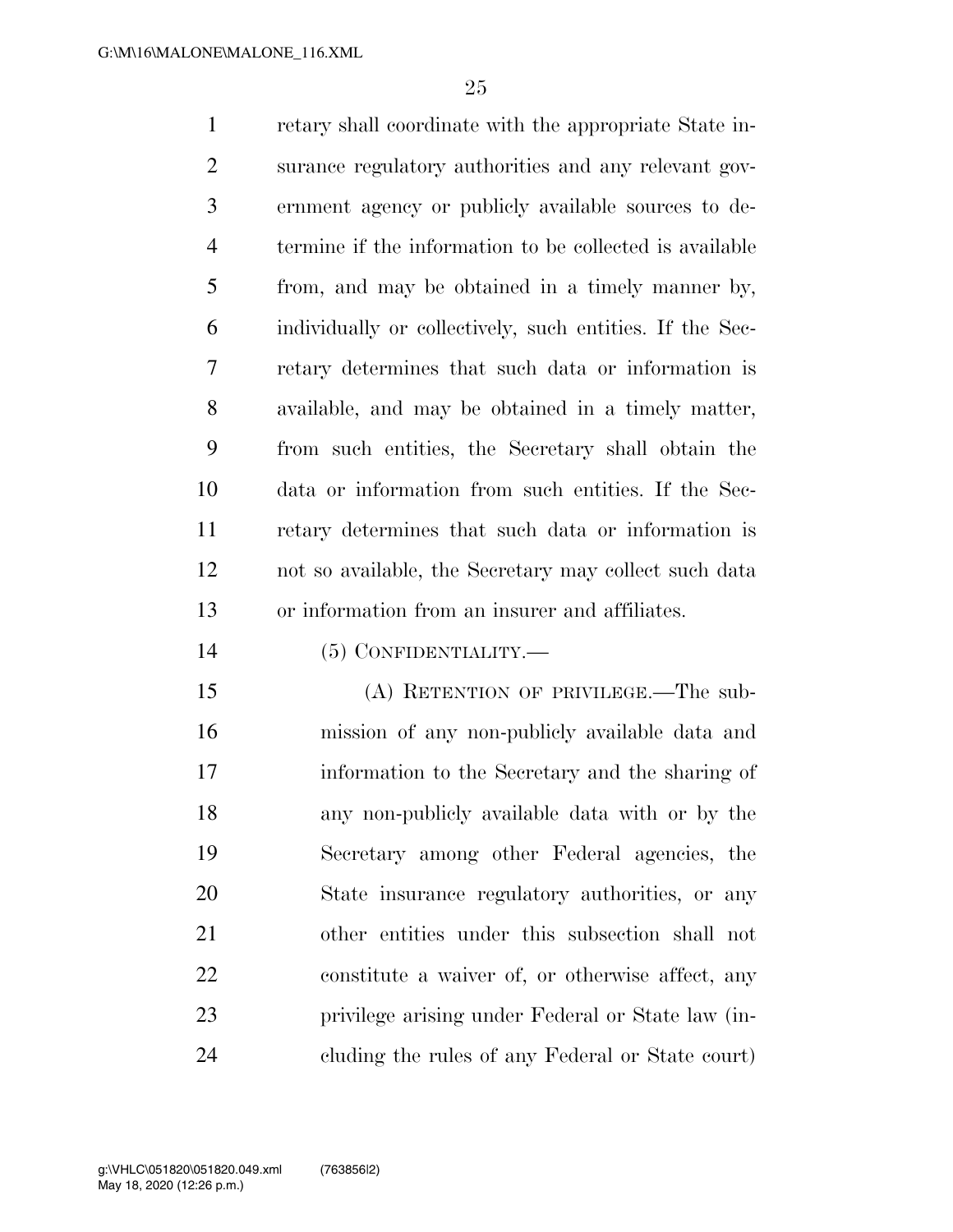to which the data or information is otherwise subject.

 (B) CONTINUED APPLICATION OF PRIOR CONFIDENTIALITY AGREEMENTS.—Any require- ment under Federal or State law to the extent otherwise applicable, or any requirement pursu- ant to a written agreement in effect between the original source of any non-publicly available data or information and the source of such data or information to the Secretary, regarding the privacy or confidentiality of any data or infor- mation in the possession of the source to the Secretary, shall continue to apply to such data or information after the data or information has been provided pursuant to this subsection.

16 (C) INFORMATION-SHARING AGREE- MENT.—Any data or information obtained by the Secretary under this subsection may be made available to State insurance regulatory authorities, individually or collectively, through an information-sharing agreement that—

22 (i) shall comply with applicable Fed-eral law; and

 (ii) shall not constitute a waiver of, or otherwise affect, any privilege under Fed-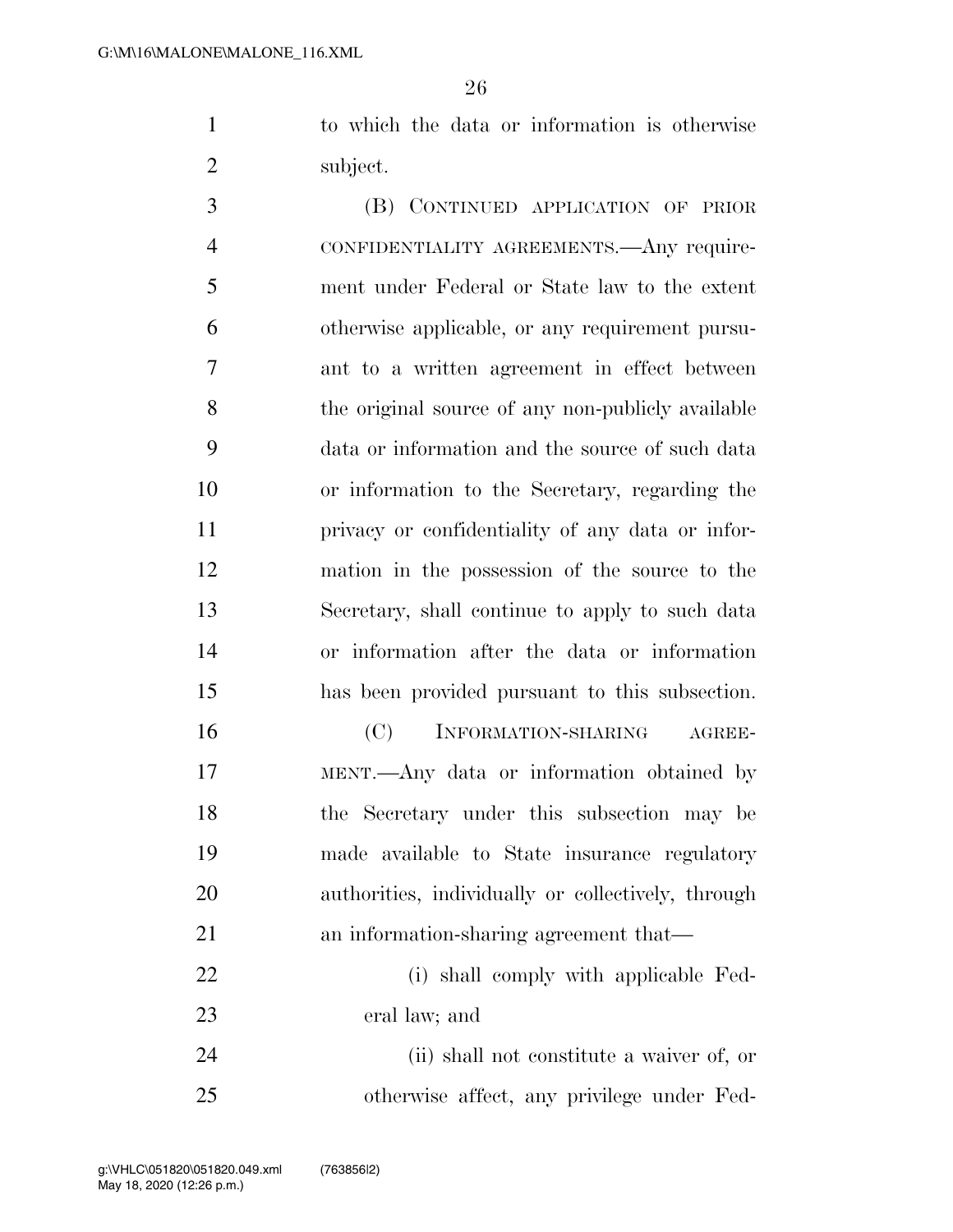| $\mathbf{1}$   | eral or State law (including any privilege                  |
|----------------|-------------------------------------------------------------|
| $\overline{2}$ | referred to in subparagraph (A) and the                     |
| $\mathfrak{Z}$ | rules of any Federal or State court) to                     |
| $\overline{4}$ | which the data or information is otherwise                  |
| 5              | subject.                                                    |
| 6              | (D) AGENCY DISCLOSURE<br>REQUIRE-                           |
| 7              | MENTS.—Section 552 of title 5, United States                |
| 8              | Code, including any exceptions thereunder, shall            |
| 9              | apply to any data or information submitted                  |
| 10             | under this subsection to the Secretary by an in-            |
| 11             | surer or affiliate of an insurer.                           |
| 12             | SEC. 6. PREEMPTION AND NULLIFICATION OF PRE-EXIST-          |
|                |                                                             |
| 13             | ING EXCLUSIONS.                                             |
| 14             | (a) GENERAL NULLIFICATION.—Any exclusion in a               |
| 15             | contract of a participating insurer for business interrup-  |
| 16             | tion insurance that is in force on the date of enactment    |
| 17             | of this Act shall be void to the extent that it excludes    |
| 18             | losses that would otherwise be insured losses under the     |
| 19             | Program.                                                    |
| 20             | (b) GENERAL PREEMPTION.—Any State approval of               |
| 21             | any exclusion from a contract of a participating insurer    |
| 22             | for business interruption insurance that is in force on the |
| 23             | date of enactment of this Act, shall be void to the extent  |
| 24             | that it excludes losses that would otherwise be insured     |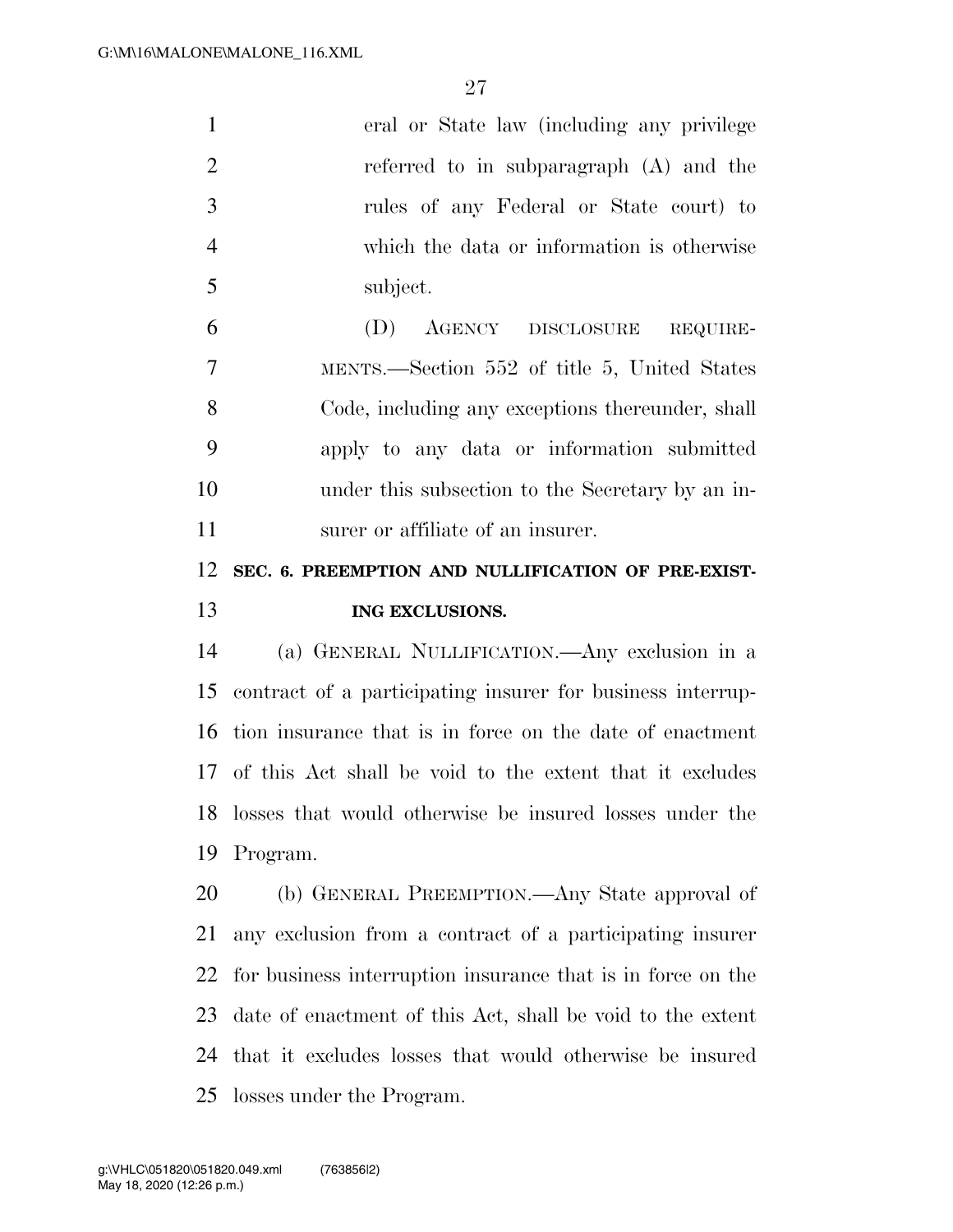(c) REINSTATEMENT OF EXCLUSIONS.—Notwith- standing subsections (a) and (b) or any provision of State law, a participating insurer may reinstate a preexisting provision in a contract for business interruption insurance that is in force on the date of enactment of this Act and that excludes coverage for loss resulting from a covered public health emergency only— (1) if the participating insurer has received a written statement from the insured that affirma- tively authorizes such reinstatement; or (2) for contracts in effect for less than 5 months— (A) the insured fails to pay any increased premium charged by the participating insurer for providing such coverage for covered public health emergencies, but only if such premium does not increase by more than 15 percent; and (B) the participating insurer provided no- tice, at least 30 days before any such reinstate- ment, of— 21 (i) the increased premium for such covered public health emergency coverage; and (ii) the rights of the insured with re-spect to such coverage, including any date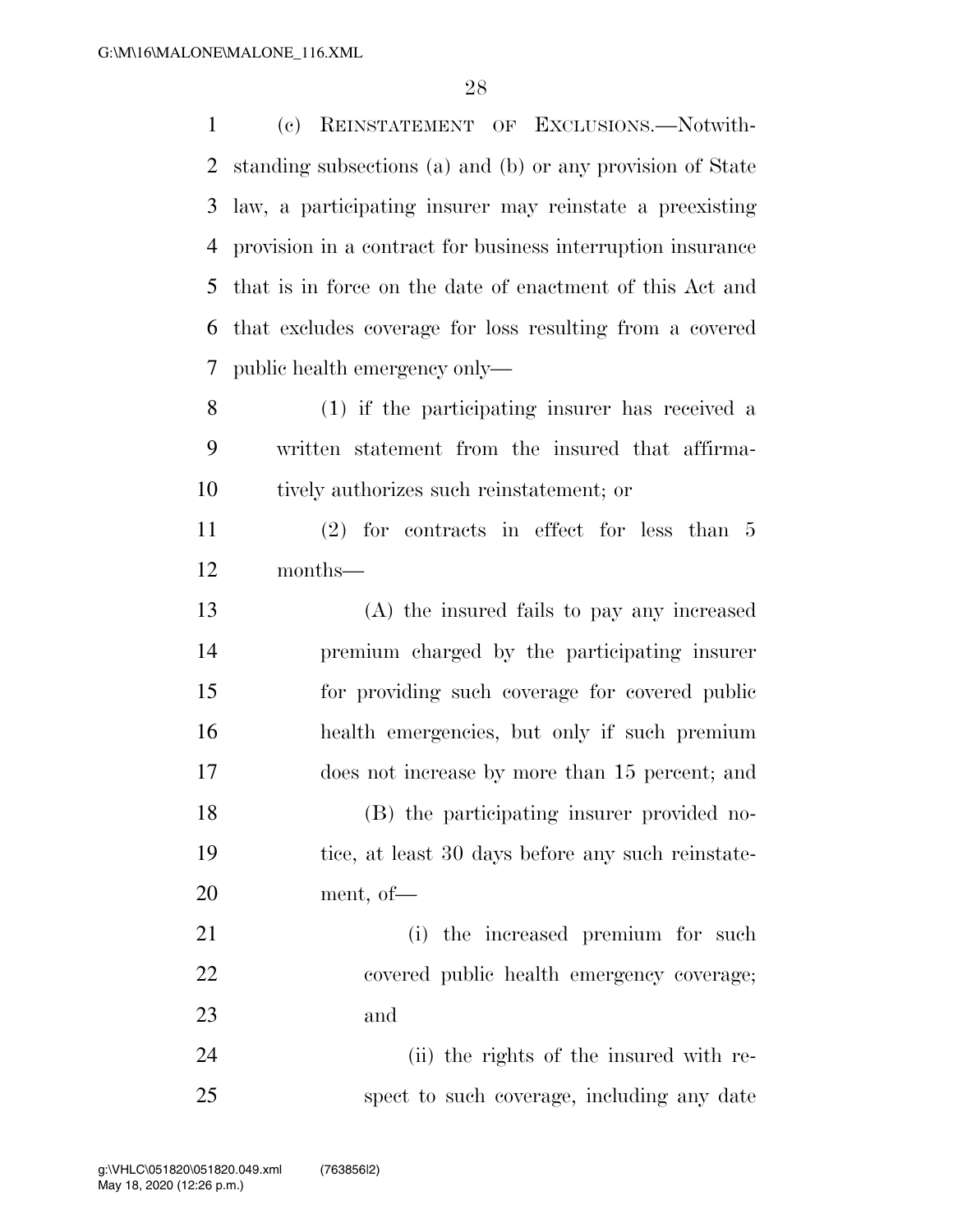|                | upon which the exclusion would be rein- |
|----------------|-----------------------------------------|
| $\overline{2}$ | stated if no payment is received.       |
|                | 3 SEC. 7. PRESERVATION PROVISIONS.      |

 (a) STATE LAW.—Nothing in this Act shall affect the jurisdiction or regulatory authority of the insurance com- missioner (or any agency or office performing like func-tions) of any State over any insurer or other person—

 (1) except as specifically provided in this Act; and

(2) except that—

 (A) the definition of the term ''covered public health emergency'' in section 3 shall be the exclusive definition of that term for pur- poses of compensation for insured losses under this Act, and shall preempt any provision of State law that is inconsistent with that defini- tion, to the extent that such provision of law would otherwise apply to any type of insurance covered by this Act;

 (B) during the period beginning on the date of enactment of this Act and ending on December 31, 2020, rates and forms for busi- ness interruption insurance covered by this Act and filed with any State shall not be subject to prior approval or a waiting period under any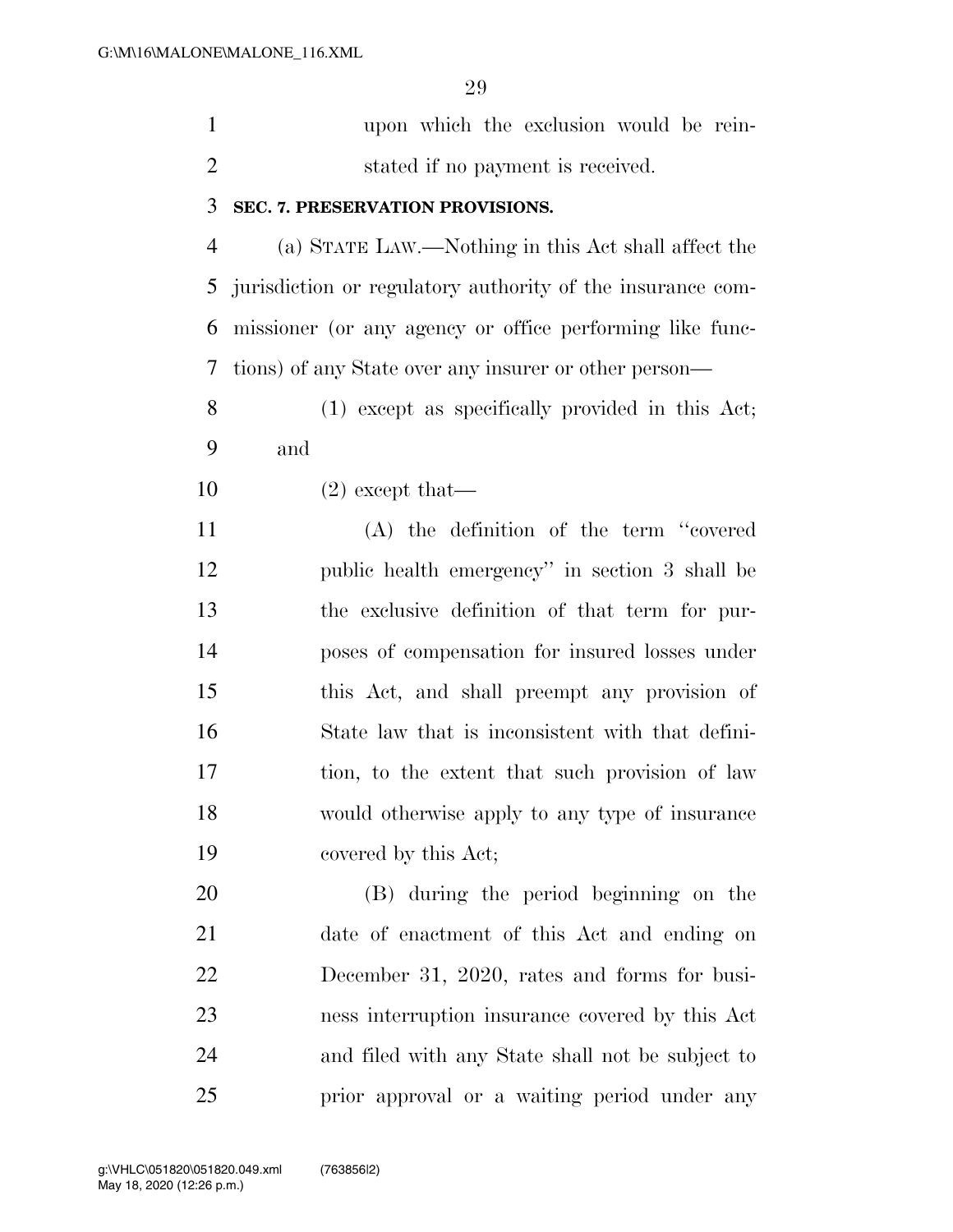law of a State that would otherwise be applica- ble, except that nothing in this Act affects the ability of any State to invalidate a rate as ex- cessive, inadequate, or unfairly discriminatory, and, with respect to forms, where a State has prior approval authority, it shall apply to allow subsequent review of such forms; and

 (C) during the period beginning on the date of enactment of this Act and for so long as the Program is in effect, as provided in sec-11 tion 9, including authority in subsection 208(b), books and records of any insurer that are rel- evant to the Program shall be provided, or caused to be provided, to the Secretary, upon request by the Secretary, notwithstanding any provision of the laws of any State prohibiting or 17 limiting such access.

 (b) EXISTING REINSURANCE AGREEMENTS.—Noth- ing in this Act shall be construed to alter, amend, or ex- pand the terms of coverage under any reinsurance agree- ment in effect on the date of enactment of this Act. The terms and conditions of such an agreement shall be deter-mined by the language of that agreement.

#### **SEC. 8. STUDY AND ANALYSES.**

25 (a) STUDY AND REPORT ON THE PROGRAM.—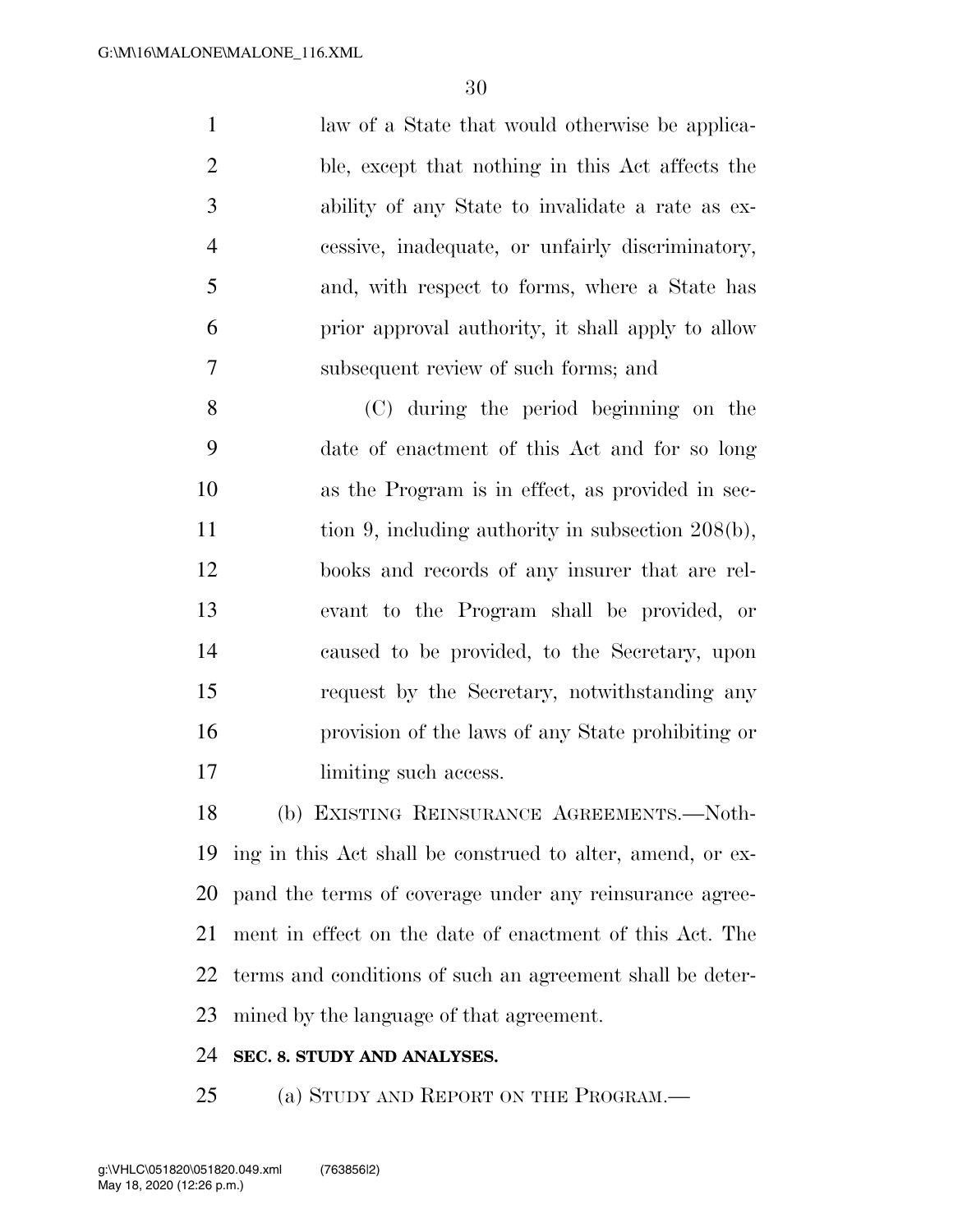(1) STUDY.—The Secretary, in consultation with the NAIC, representatives of the insurance in- dustry and of policy holders, other experts in the in- surance field, and other experts as needed, shall as- sess the effectiveness of the Program and the likely capacity of the property and casualty insurance in- dustry to offer insurance for risk of public health emergencies after termination of the Program, and the availability and affordability of such insurance for various policyholders.

 (2) REPORT.—The Secretary shall submit a re- port to the Congress on the results of the study con- ducted under paragraph (1) not later than the expi- ration of the 12-month period beginning on the date of the enactment of this Act.

 (b) ANALYSIS OF MARKET CONDITIONS FOR PUBLIC HEALTH EMERGENCY RISK INSURANCE.—

 (1) IN GENERAL.—The President's Working Group on Financial Markets, in consultation with the National Association of Insurance Commis- sioners, representatives of the insurance industry, representatives of the securities industry, and rep- resentatives of policy holders, shall perform an ongo-ing analysis regarding the long-term availability and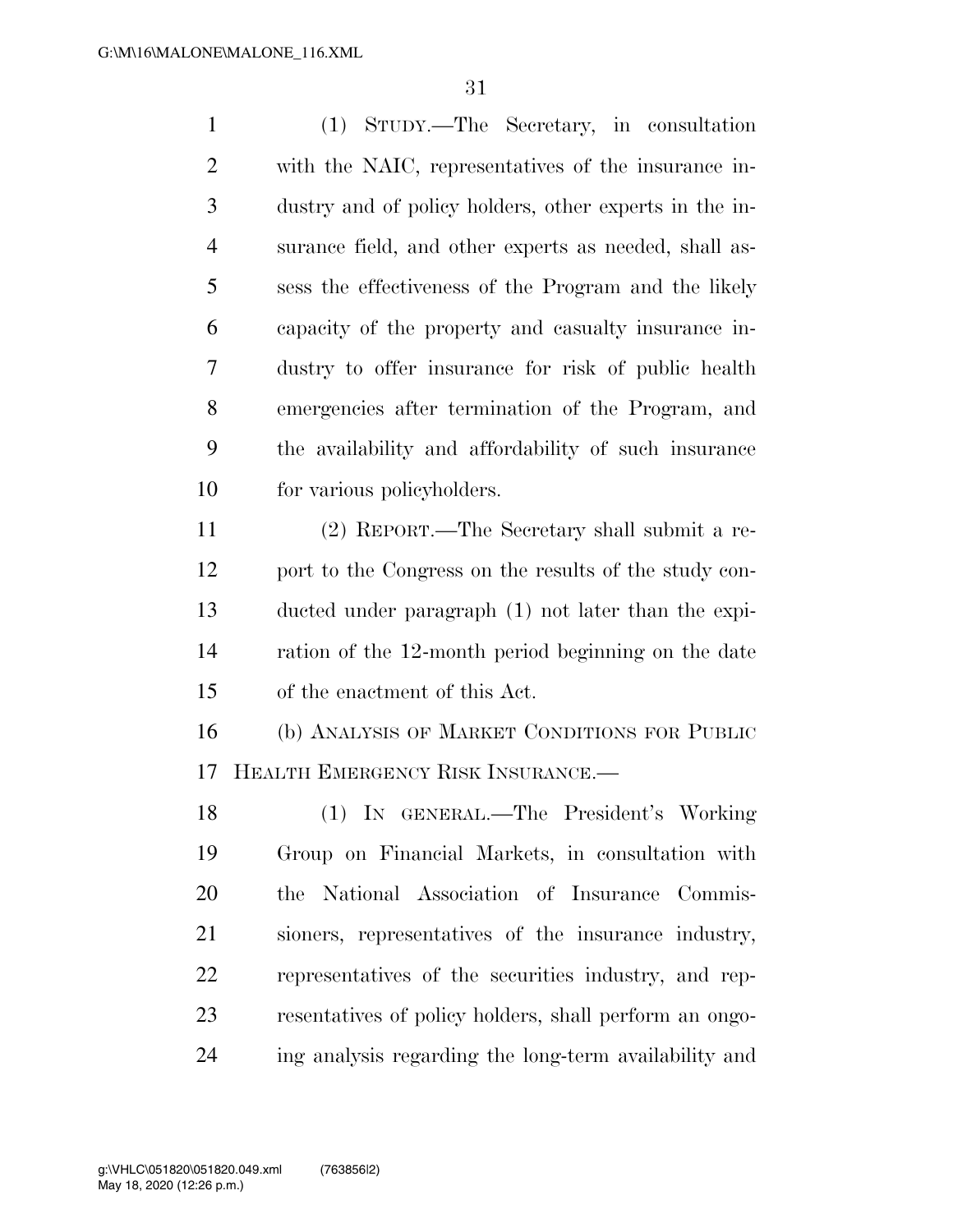affordability of insurance for risk of public health emergencies.

 (2) REPORT.—Not later than the expiration of the 12-month period beginning on the date of the enactment of this Act and every two years there- after, the President's Working Group on Financial Markets shall submit a report to the Committee on Banking, Housing, and Urban Affairs of the Senate and the Committee on Financial Services of the House of Representatives on its findings pursuant to the analysis conducted under paragraph (1).

 (c) AVAILABILITY AND AFFORDABILITY OF BUSI- NESS INTERRUPTION INSURANCE IN SPECIFIC MAR-KETS.—

 (1) STUDY.—The Comptroller General of the United States shall conduct a study to determine whether there are specific markets in the United States where there are unique capacity constraints on the amount of business interruption insurance available.

 (2) ELEMENTS OF STUDY.—The study required by paragraph (1) shall contain—

 (A) an analysis of both insurance and rein- surance capacity in specific markets, including pricing and coverage limits in existing policies;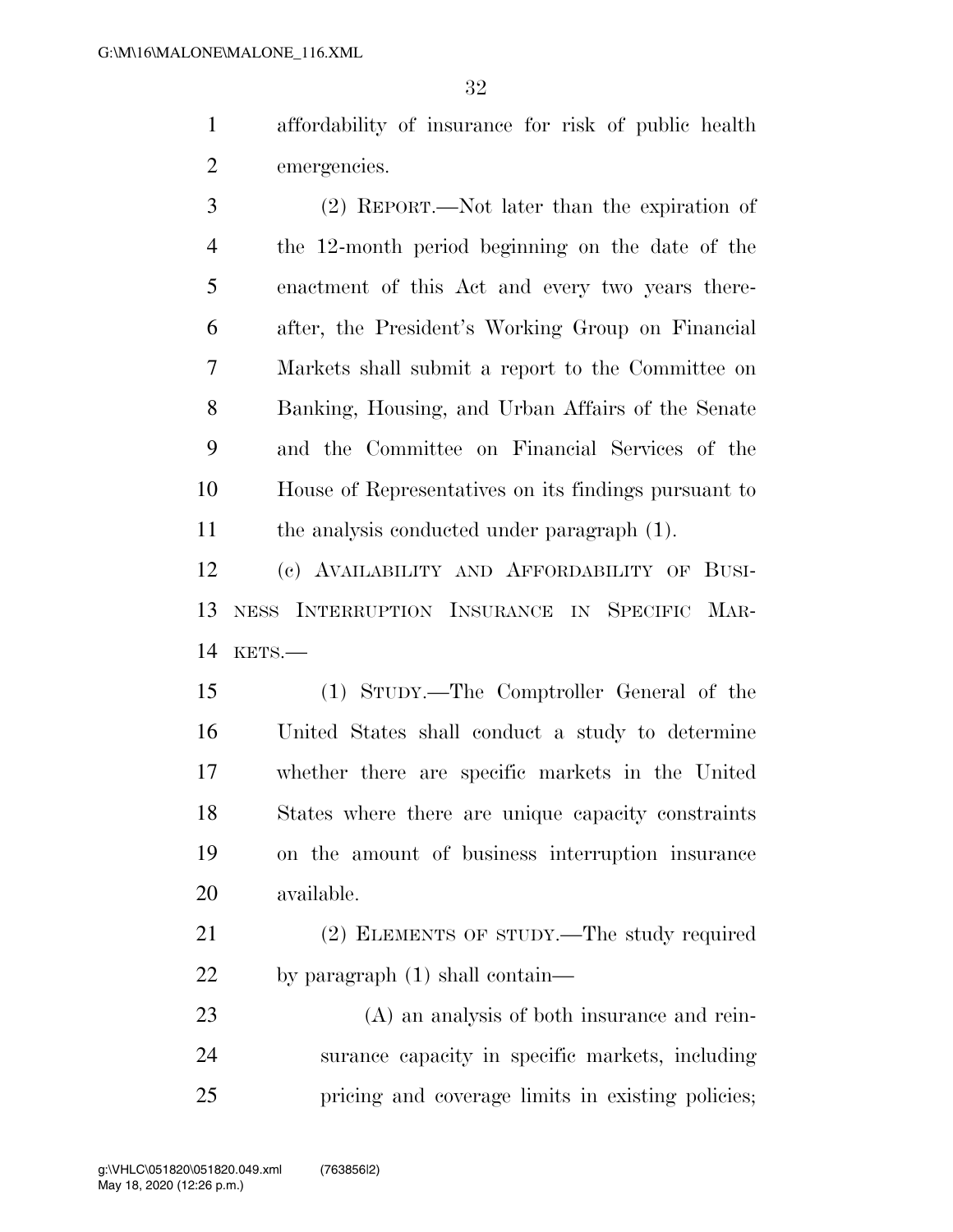(B) an assessment of the factors contrib- uting to any capacity constraints that are iden-tified; and

 (C) recommendations for addressing those capacity constraints.

 (3) REPORT.—Not later than 180 days after the date of enactment of this Act, the Comptroller General shall submit a report on the study required by paragraph (1) to the Committee on Banking, Housing, and Urban Affairs of the Senate and the Committee on Financial Services of the House of Representatives.

 (d) STUDY OF SMALL INSURER MARKET COMPETI-TIVENESS.—

 (1) IN GENERAL.—Not later than the expira- tion of the 12-month period beginning on the date of the enactment of this Act and every two years thereafter, the Secretary shall conduct a study of small insurers (as such term is defined by regulation by the Secretary) participating in the Program, and identify any competitive challenges small insurers face in the business interruption insurance market-place, including—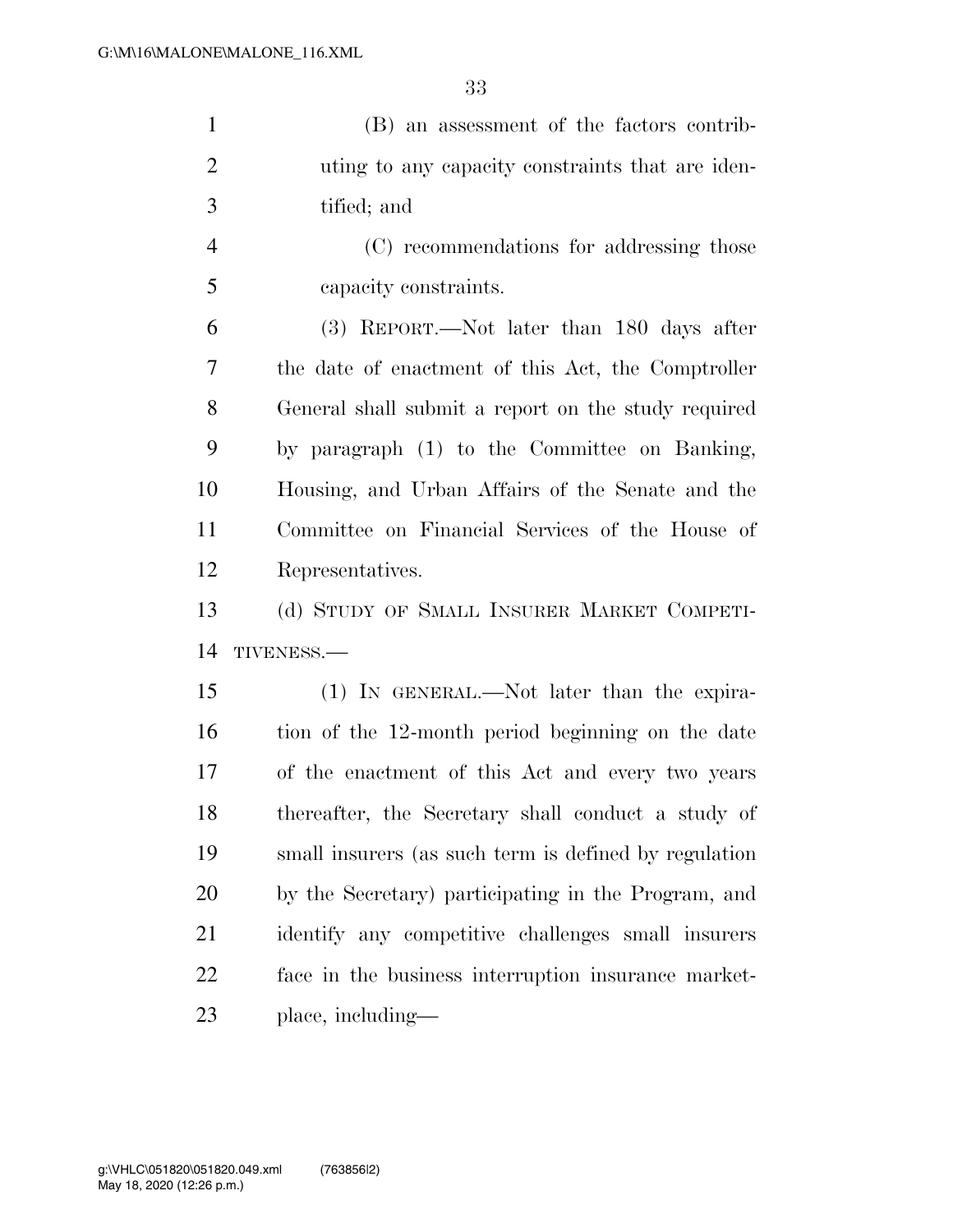| $\mathbf{1}$   | (A) changes to the market share, premium            |
|----------------|-----------------------------------------------------|
| $\overline{2}$ | volume, and policyholder surplus of small insur-    |
| 3              | ers relative to large insurers;                     |
| $\overline{4}$ | (B) how the business interruption insur-            |
| 5              | ance market for risk of public health emer-         |
| 6              | gencies differs between small and large insur-      |
| 7              | ers, and whether such a difference exists within    |
| 8              | other perils;                                       |
| 9              | (C) the impact of the Program's avail-              |
| 10             | ability on small insurers;                          |
| 11             | (D) the effect of increasing the trigger            |
| 12             | amount for the Program under section                |
| 13             | $4(e)(1)(B)$ on small insurers;                     |
| 14             | (E) the availability and cost of private re-        |
| 15             | insurance for small insurers; and                   |
| 16             | (F) the impact that State workers com-              |
| 17             | pensation laws have on small insurers and           |
| 18             | workers compensation carriers in the business       |
| 19             | interruption insurance marketplace.                 |
| 20             | (2) REPORT.—The Secretary shall submit a re-        |
| 21             | port to the Congress setting forth the findings and |
| 22             | conclusions of each study required under paragraph  |
| 23             | (1).                                                |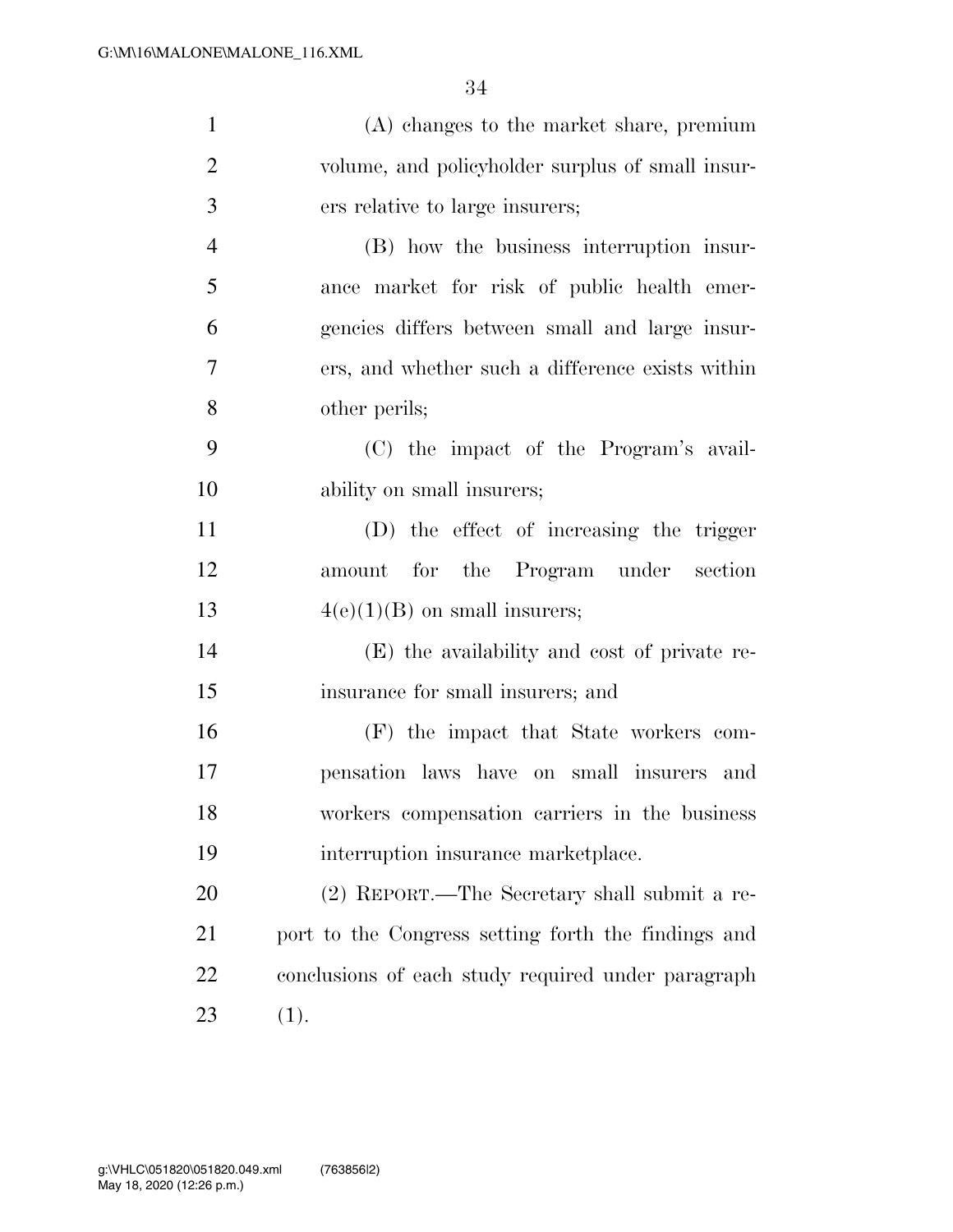#### **SEC. 9. TERMINATION OF PROGRAM.**

 (a) TERMINATION.—The Program shall terminate on December 31, 2027.

 (b) CONTINUING AUTHORITY TO PAY OR ADJUST COMPENSATION.—Following the termination of the Pro- gram, the Secretary may take such actions as may be nec- essary to ensure payment, recoupment, reimbursement, or adjustment of compensation for insured losses arising out of any covered public health emergency occurring during the period in which the Program was in effect under this Act, in accordance with the provisions of section 4 and regulations promulgated thereunder.

 (c) REPEAL; SAVINGS CLAUSE.—This Act is repealed on the final termination date of the Program under sub- section (a), except that such repeal shall not be con-strued—

 (1) to prevent the Secretary from taking, or causing to be taken, such actions under subsection (b) of this section, paragraph (4) or (5) of section  $4(e)$ , or subsection  $(a)(1)$ ,  $(e)$ ,  $(d)$ , or  $(e)$  of section 21 5, as in effect on the day before the date of such re- peal, or applicable regulations promulgated there- under, during any period in which the authority of the Secretary under subsection (b) of this section is in effect; or